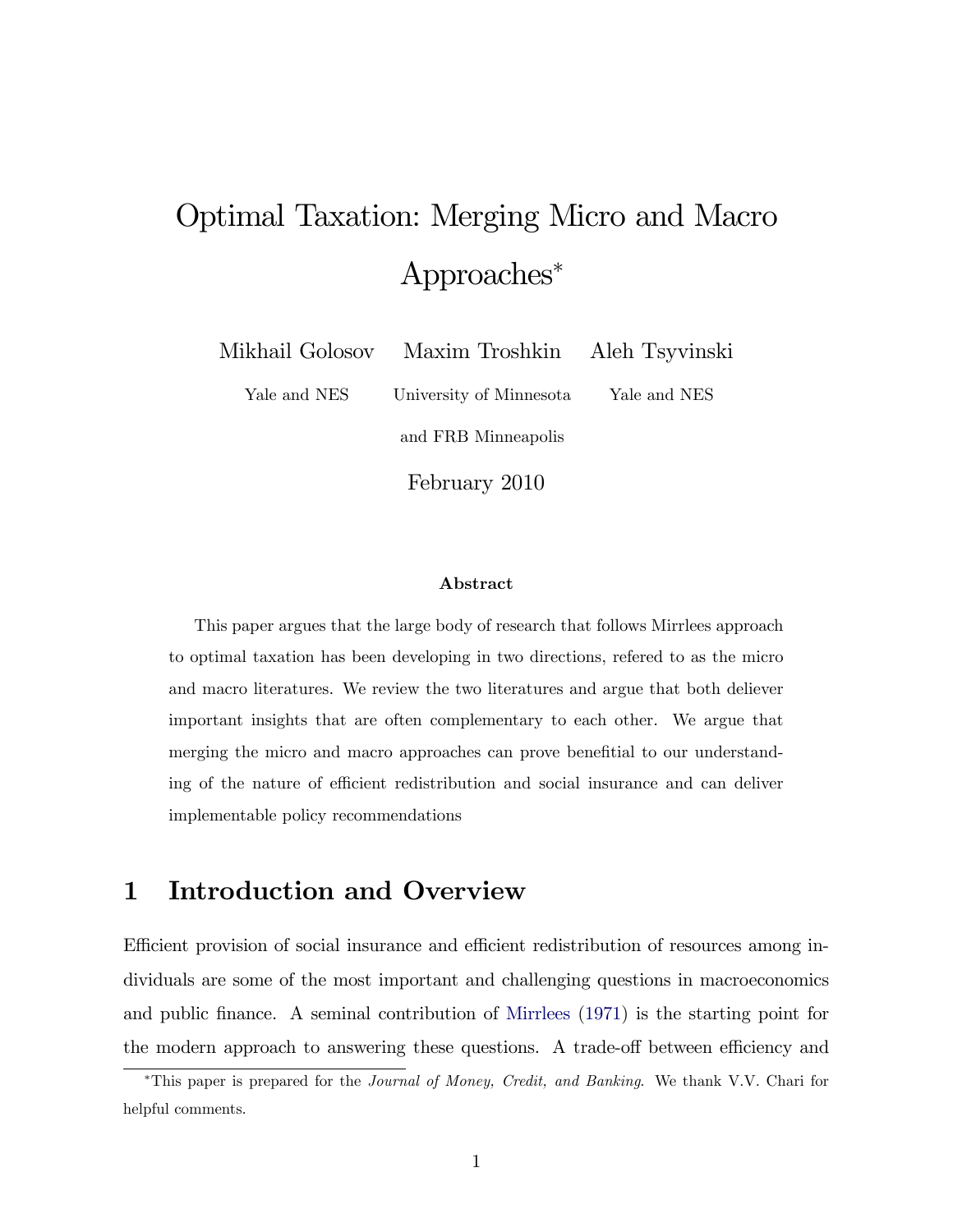insurance or equity is inherent to this approach and is a key determinant of the optimal policy.

In this paper, we argue that the large body of research that follows Mirrlees approach has been developing in two quite separate directions - referred to in this paper as the *micro* and *macro approaches*. We argue that merging the two directions can help develop new insights into optimal taxation and ultimately into the nature of efficient social insurance and redistribution policies.

We start with what we call the *micro approach* to optimal taxation. It originates with [Mirrlees](#page-35-2) [\(1971\)](#page-35-0), Mirrlees [\(1976\)](#page-35-1), and Mirrlees [\(1986\)](#page-35-2)<sup>[1](#page-1-0)</sup> and is more recently carried out primarily by public Önance economists such as [Diamond](#page-33-0) [\(1998\)](#page-33-0) and [Saez](#page-35-3) [\(2001\)](#page-35-3). The mi-cro approach is generally static<sup>[2](#page-1-1)</sup>. That is, there is no uncertainty about future shocks and individuals in the modelled environment make no savings decisions. Crucially, individuals are assumed to be heterogeneous with respect to their productivities or skills while the government does not directly observe workers' skills and work efforts. Unobservable skills create an information friction. The key trade-off in these optimal taxation environments is between offering insurance - or, alternatively, redistributing resources - and providing correct incentives to work.

The micro approach proceeds by characterizing optimal distortions that directly translate into optimal taxes in static environments. One advantage of the literature exercising this approach is then a clear connection between the parameters of the optimal tax policy in the model and empirical data. A strong feature of the micro approach is that if one believes its static environment to be relevant then concrete policy recommendations for tax code reforms can be made. In Section [2,](#page-3-0) we illustrate within a simple static model the approach of micro literature and the main insights it offers as well as its limitations.

Many important classical questions in public economics and macroeconomics are, however, inherently dynamic. Workers' skills change stochastically over time and the question of designing optimal taxation policy has an important dynamic dimension. For instance, to be able to explore the optimal taxation of savings in the presence of stochastic shocks, a

<span id="page-1-1"></span><span id="page-1-0"></span><sup>&</sup>lt;sup>1</sup>See also, among numerous other studies, [Sadka](#page-35-4) [\(1976\)](#page-35-4), [Seade](#page-36-0) [\(1977\)](#page-36-0) and [Tuomala](#page-36-1) [\(1990\)](#page-36-1).

<sup>2</sup>An important exception is [Diamond and Mirrlees](#page-33-1) [\(1978\)](#page-33-1).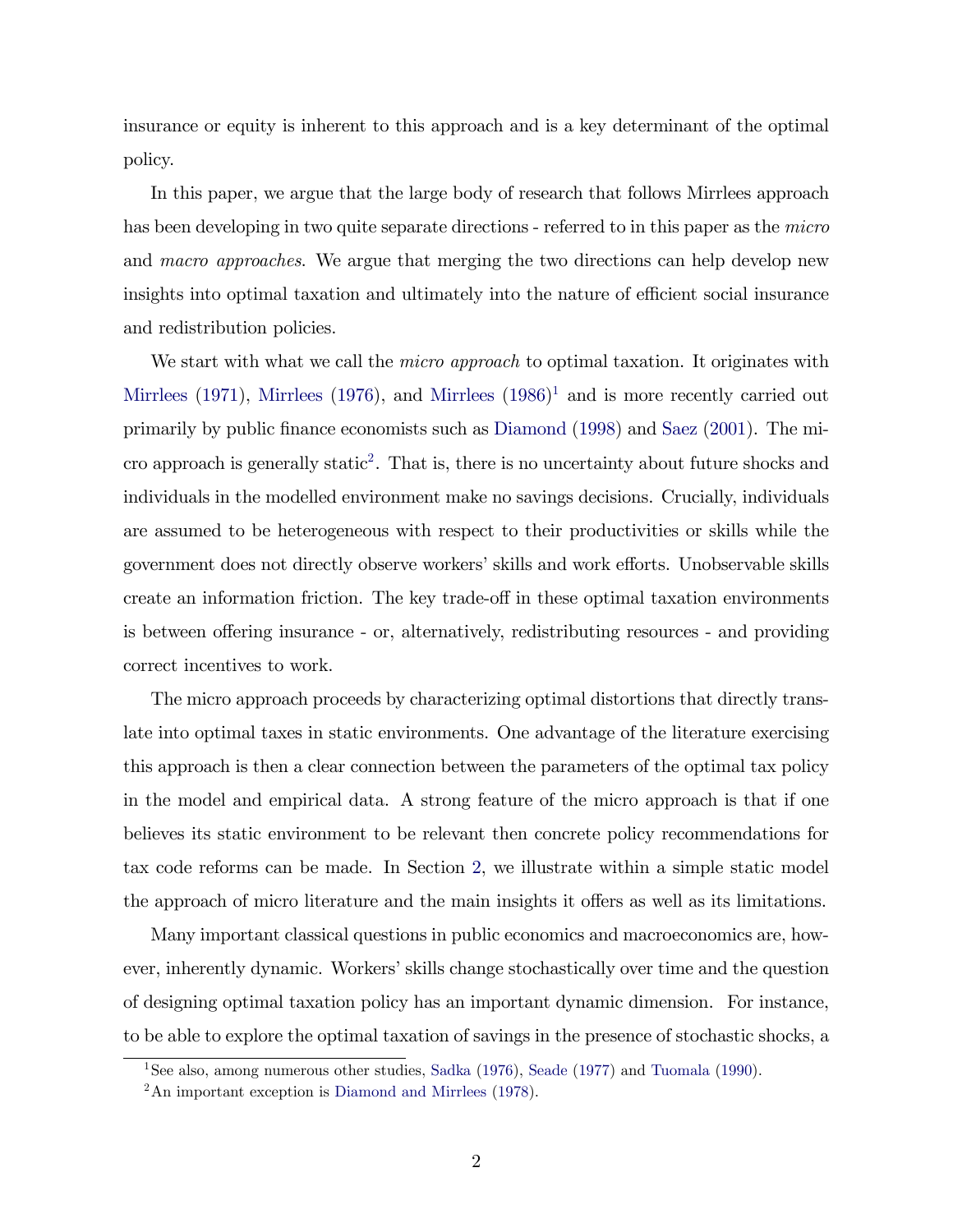dynamic framework is necessary. Many other macroeconomic and public Önance problems are intrinsically dynamic as well: How to design optimal social insurance? How should labor income and consumption be taxed over the life cycle? Should the government tax bequests? Should education be subsidized?

The macro approach to optimal taxation extends the static framework of [Mirrlees](#page-35-0) [\(1971\)](#page-35-0) to dynamic environments to be able to address questions such as the ones above. A more recent strand of this literature - that we refer to as the New Dynamic Public Finance (see, for example, [Werning](#page-36-2) [\(2002a\)](#page-36-2), [Golosov, Kocherlakota, and Tsyvinski](#page-33-2) [\(2003\)](#page-33-2), [Kocherlakota](#page-35-5) [\(2005\)](#page-35-5), [Albanesi and Sleet](#page-32-0) [\(2006\)](#page-34-0), [Golosov and Tsyvinski](#page-34-0)  $(2006)^3$  $(2006)^3$  – develops new insights about optimal taxation in dynamic settings.[4](#page-2-1) The macro approach typically assumes rich dynamic structure. Uncertainty about future shocks plays a central role - stochastically evolving productivities are the essence of dynamics in the model<sup>[5](#page-2-2)</sup>. This literature offers both a framework for the analysis of many challenging dynamic taxation questions and a range of applications for this framework.

Although recently the macro literature has been making significant progress, as any literature, it still leaves many important questions unanswered. First, only partial characterizations of optimal allocations are available in general. Once the dynamics are added to the model, obtaining its solution becomes complex. Second, optimal taxes that implement the optimal allocations depend on the particulars of implementation. Additionally, it is important for the macro literature to be explicit about how private insurance markets operate. The macro approach addresses e¢ cient provision of social insurance and hence the insights and the policy prescriptions of the dynamic macro literature depend on the availability of private insurance.

<span id="page-2-0"></span><sup>3</sup>For surveys of this part of the macro literature see [Golosov, Tsyvinski, and Werning](#page-34-1) [\(2006\)](#page-34-1) and [Kocherlakota](#page-35-6) [\(2010\)](#page-35-6)

<span id="page-2-1"></span><sup>4</sup>For earlier contributions see, for example, [Diamond and Mirrlees](#page-33-1) [\(1978\)](#page-33-1), [Atkinson and Stiglitz](#page-32-1) [\(1976\)](#page-32-1), and [Stiglitz](#page-36-3) [\(1987\)](#page-36-3).

<span id="page-2-2"></span><sup>&</sup>lt;sup>5</sup>The micro approach can be also used to study dynamic issues such as, for instance, optimal taxation of capital, but only in the environments in which productivities do not change. For example, in [Atkinson](#page-32-1) [and Stiglitz](#page-32-1) [\(1976\)](#page-32-1), one can interpret an environment with many consumption goods as that of many periods. However, as unobservable skills remain constant, the model is essentially static.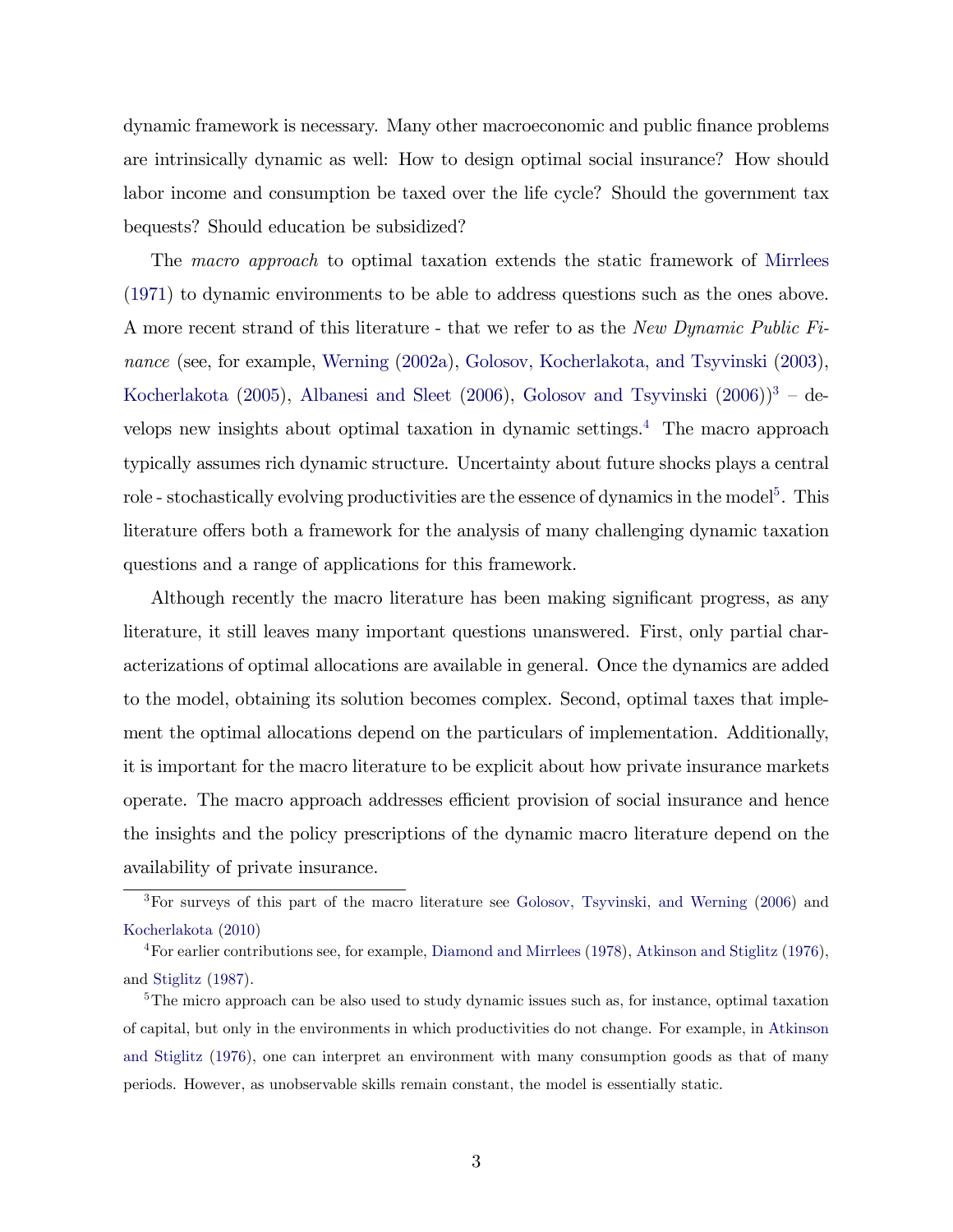A key outstanding issue is thus the development of concrete, data based policy implications of dynamic public Önance. [Banks and Diamond](#page-32-2) [\(2008\)](#page-32-2) argue in the "Mirrlees Review" for the importance of the Mirrlees approach, both static and dynamic, as a guide to policy.[6](#page-3-1) Appealing to recent results of [Golosov, Troshkin, and Tsyvinski](#page-34-2) [\(2009b\)](#page-34-2), we argue in this paper that progress can be made by merging the micro and macro approaches to deliver implementable policy prescriptions. Importantly, we show that considering dynamic models significantly changes optimal policy prescriptions based on the static micro approach.

The rest of the paper is organized as follows. In Section [2](#page-3-0) we use a simple model to illustrate the micro approach and review some of the main insights it offers. In Section [3](#page-12-0) we do the same for the macro approach. We argue that the approaches of both literatures deliver valuable insights, many of which complement each other. Section [4](#page-28-0) suggests directions to merge the micro and macro approaches and reviews recent results in this area. We argue that merging the two approaches can help make progress in our understanding of optimal taxation and ultimately of the nature of efficient redistribution and social insurance policies as well as provide policy relevant results. To make the exposition more concrete, throughout Sections [2,](#page-3-0) [3,](#page-12-0) and [4,](#page-28-0) we discuss the results of quantitative studies based on empirical data and realistic parameter values. In Section [5,](#page-29-0) we review related literature on political economy and taxation. Section [6](#page-31-0) concludes.

## <span id="page-3-0"></span>2 Micro Approach

In this section we use a static optimal taxation model, based on the environment in [Mirrlees](#page-35-0) [\(1971\)](#page-35-0), to illustrate the approach of micro literature, the insights it offers, and its drawbacks. We start by presenting the basics of the static setup. Next, we analyze the main insights it offers into what determines optimal marginal tax rates. Then, we examine how those insights extend to generalized static settings and how they connect to

<span id="page-3-1"></span> $6$ Commissioned by the Institute for Fiscal Studies, the Review is the successor to the influential "Meade Report" [\(Meade](#page-35-7) [\(1978\)](#page-35-7)) and is an authoritative summary of the current state of tax theory as it relates to policy.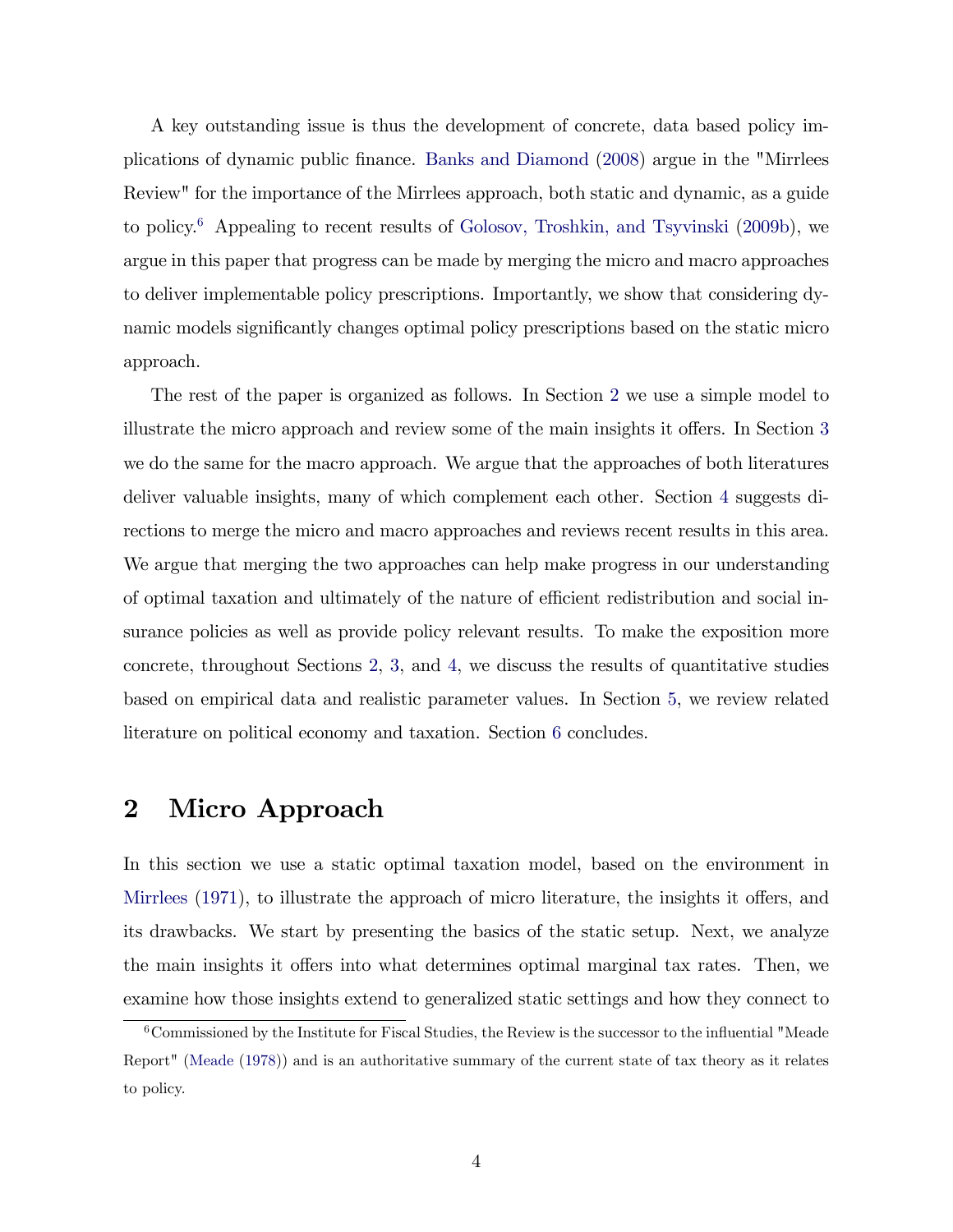empirical data. We review the results of several numerical simulation studies based on empirical data and realistic parameter values. Finally, we point out the main limitations of the micro approach.

#### 2.1 Static setup

Consider a static economy populated by a continuum of agents of unit mass. Each agent derives utility from a single consumption good and disutility from work effort according to  $U(c, l)$ , where  $c \in \mathbb{R}_+$  denotes the agent's consumption of the single consumption good and  $l \in \mathbb{R}_+$  denotes the work effort of the agent. Assume that  $U : \mathbb{R}_+ \times \mathbb{R}_+ \to \mathbb{R}$  is strictly concave in c, strictly convex in  $l$ , and twice continuously differentiable.

The agents in this economy are heterogeneous. Each agent has a type  $\theta \in \Theta \equiv [\underline{\theta}, \overline{\theta}],$ where  $\underline{\theta} > 0$  and  $\overline{\theta} \leq \infty$ , drawn from a distribution  $F(\theta)$  with density  $f(\theta)$ . From the point of view of an individual agent,  $f(\theta)$  represents ex ante probability of being type  $\theta$ . Alternatively,  $f(\theta)$  can be interpreted at the aggregate level as the measure of agents of type  $\theta$ , assuming the law of large numbers holds.

An agent of type  $\theta$ , who supplies l units of effort, produces  $y = \theta l$  units of output of the consumption good. Thus one can think of type,  $\theta$ , as representing productivity or skill. The following information friction is present. The type,  $\theta$ , of an agent as well as his effort supply,  $l$ , are private information, i.e., they are known only to the agent. Output,  $y$ , and consumption,  $c$ , are public information, i.e., observable by all.

An *allocation* in this economy is  $(c, y)$ , where

 $c : \Theta \to \mathbb{R}_+,$  $y : \Theta \to \mathbb{R}_{+}.$ 

Aggregate feasibility requires that aggregate consumption does not exceed aggregate output:

<span id="page-4-0"></span>
$$
\int c(\theta) dF(\theta) \leq \int y(\theta) dF(\theta), \qquad (1)
$$

where  $c(\theta)$  and  $y(\theta)$  are consumption and output respectively of an agent of type  $\theta$ .

This economy has a benevolent government that can ex ante choose a tax system and fully commit to it. The social objective is to maximize social welfare  $G$ , where  $G$  is a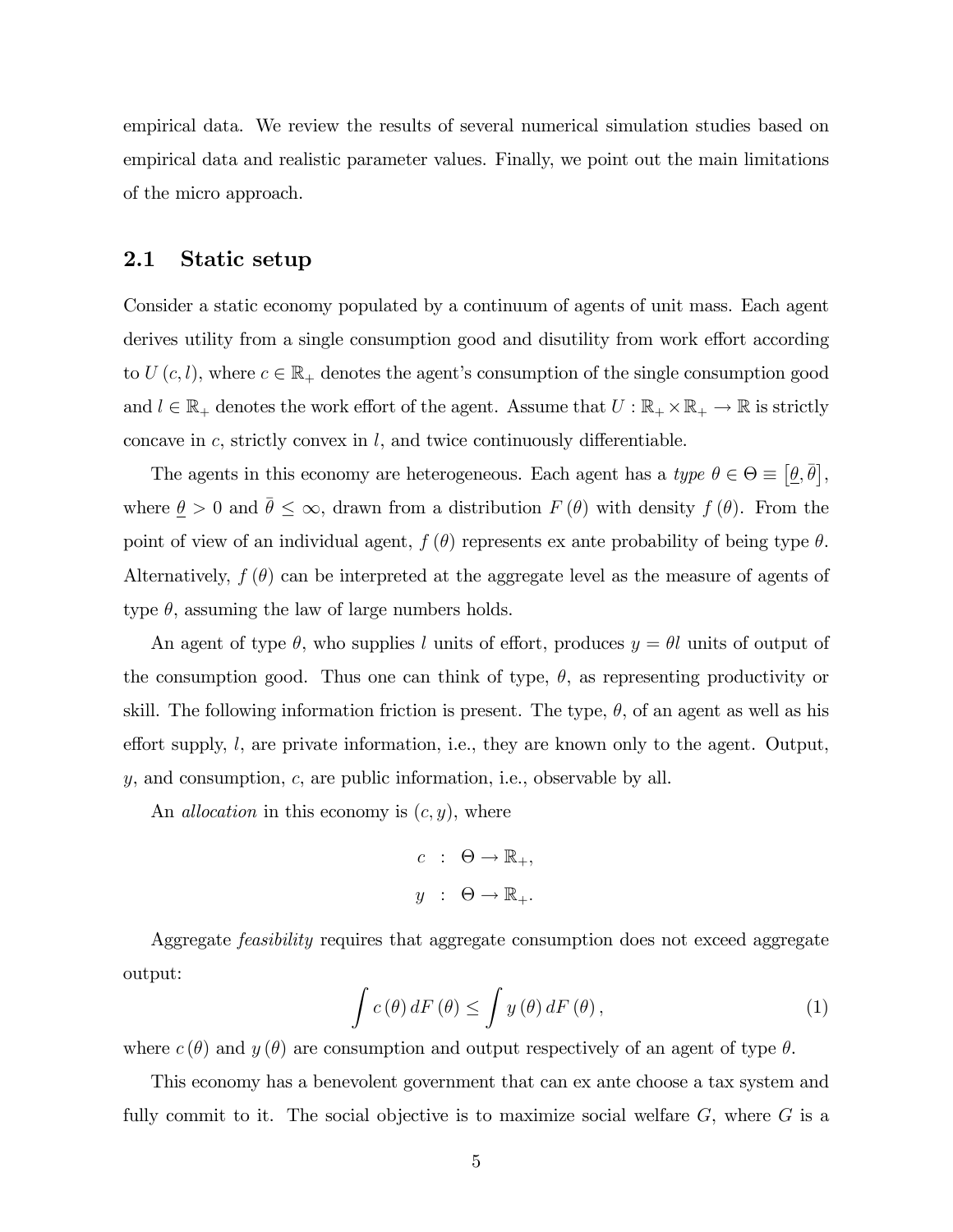real-valued concave function of individual utilities. The government then chooses taxes  $T(y)$  optimally, i.e., to achieve the social objective subject to the aggregate feasibility.<sup>[7](#page-5-0)</sup>

One approach to analyzing this environment is well known since the seminal work of [Mirrlees](#page-35-0) [\(1971\)](#page-35-0) [8](#page-5-1) . It in turn builds on the foundation provided by the mechanism design theory pioneered by [Hurwicz](#page-34-4)  $(1960)$  and Hurwicz  $(1972)$ .<sup>[9](#page-5-2)</sup> The approach is to realize that the solution to the government's problem is equivalent to the solution to a mechanism design problem. In the mechanism design problem, all agents report their types to a fictitious social planner who allocates feasible consumption and output subject to incentive compatibility, i.e., the planner chooses feasible  $c(\theta)$  and  $y(\theta)$  so that no agent has incentives to lie about his type.

The solution is then a two-step procedure. In the first step, appealing to the revelation principle of the mechanism design, an optimal allocations is found as a solution to the mechanism design problem. In the mechanism design problem, the planner receives reports  $\sigma(\theta) : \Theta \to \Theta$  from the agents about their types (i.e., each agent makes a report about his own type) and allocates feasible consumption and output  $\{c(\theta), y(\theta)\}_{\theta \in \Theta}$  as functions of the agents' reports. *Incentive compatibility* constraint ensures that no agent finds it beneficial to lie about his type:

<span id="page-5-3"></span>
$$
U\left(c\left(\theta\right), y\left(\theta\right)/\theta\right) \ge U\left(c\left(\theta'\right), y\left(\theta'\right)/\theta\right) \quad \text{for all } \theta, \theta'. \tag{2}
$$

The optimal - or constrained efficient - allocations thus solve the planner's problem of maximizing the social welfare function:

<span id="page-5-4"></span>
$$
\max_{\{c(\theta), y(\theta)\}\theta \in \Theta} \int G\left(U\left(c\left(\theta\right), y\left(\theta\right)/\theta\right)\right) dF\left(\theta\right) \tag{3}
$$

subject to the aggregate feasibility constraint [\(1\)](#page-4-0) and the incentive compatibility con-straint [\(2\)](#page-5-3). Let  ${c^*(\theta), y^*(\theta)}_{\theta \in \Theta}$  denote a solution to this problem.

The second step is *implementation*, i.e., characterization of optimal taxes  $T(y)$  that decentralize - or implement - an optimal allocation. In this static setting, finding taxes

<span id="page-5-0"></span><sup>&</sup>lt;sup>7</sup>In applications, the government can be required to also finance government revenue  $\bar{G} \geq 0$  so that the aggregate feasibility is  $\int c(\theta) dF(\theta) + \bar{G} \le \int y(\theta) dF(\theta)$ .

<span id="page-5-2"></span><span id="page-5-1"></span><sup>8</sup>For a textbook treatment see [Salanie](#page-36-4) [\(2003\)](#page-36-4).

<sup>9</sup>Some of the standard textbook expositions of the mechanism design theory are [Fudenberg and Tirole](#page-33-3) [\(1991\)](#page-33-3), Chapter 7, and [Mas-Colell, Whinston, and Green](#page-35-8) [\(1995\)](#page-35-8), Chapter 23.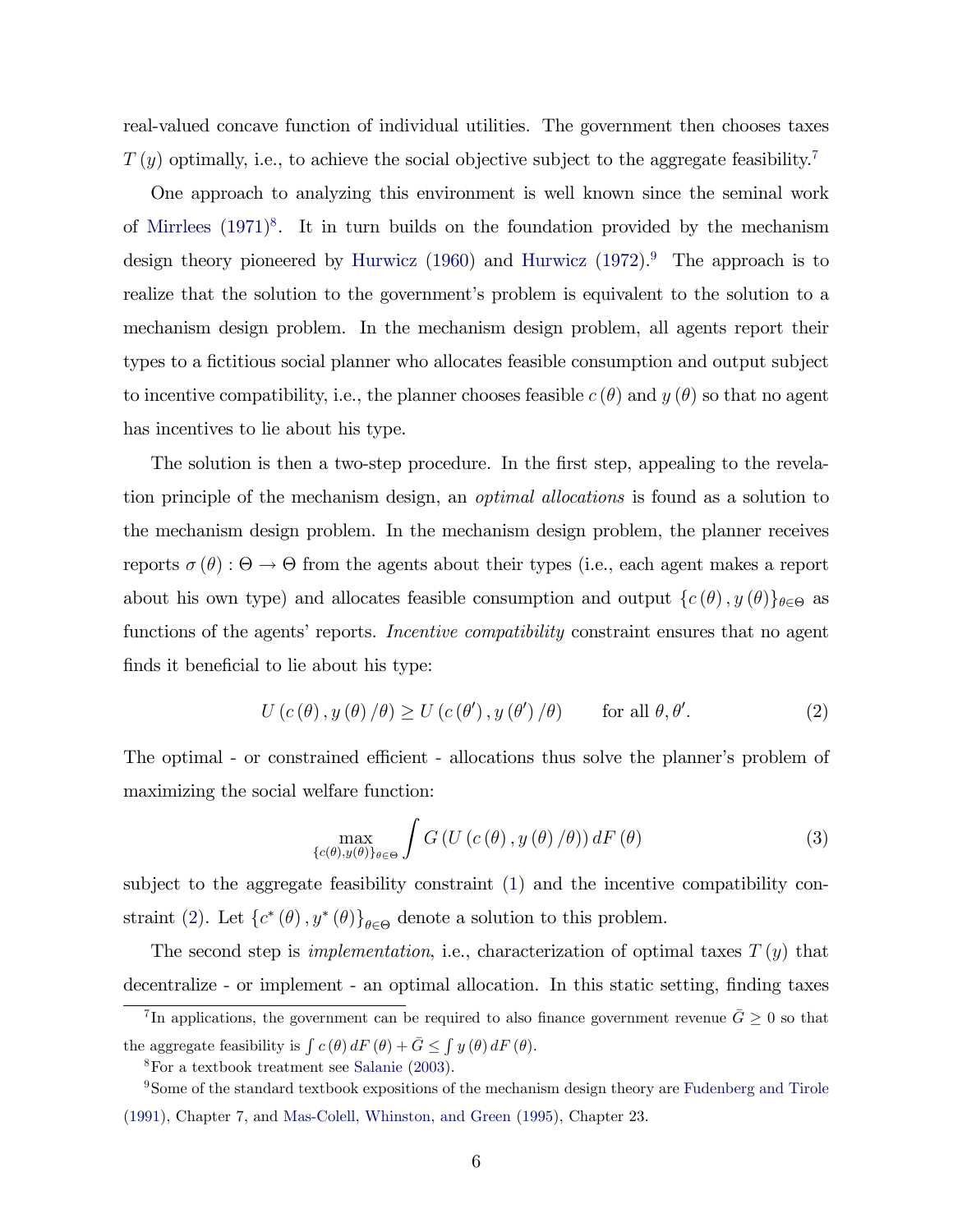that implement an optimal allocation is straightforward. Define a marginal distortion or a wedge -  $T'_D(\theta)$  by

$$
1 - T'_D(\theta) = \frac{-U_l(c^*(\theta), y^*(\theta)/\theta)}{\theta U_c(c^*(\theta), y^*(\theta)/\theta)},
$$
\n(4)

where  $U_c$  and  $U_l$  denote the derivatives of the utility function with respect to c and l respectively and  $\{c^*(\theta), y^*(\theta)\}_{\theta \in \Theta}$  is the optimal allocation. That is,  $T'_D(\theta)$  is a measure of how distorted individual agent's decisions are in the optimal allocation versus what they normally would be in a full information  $ex$  ante optimum.<sup>[10](#page-6-0)</sup> To find the optimal taxes  $T(y)$ , we notice that in this static environment optimal wedges directly translate into optimal marginal taxes. In particular, the optimal marginal income tax on type  $\theta$ ,  $T'(\theta)$ , is given by the wedge in the consumption-labor margin:

$$
T'\left(\theta\right)=T'_D\left(\theta\right).
$$

#### 2.2 Insights from static environments

One way to explore what this environment suggests about optimal policy is to follow the two-step procedure described above. First, one characterizes the optimal allocations as much as possible. That is, one characterizes the solution to the mechanism design problem [\(3\)](#page-5-4) and, in particular, examines whether the characterization implies that any individual decisions must be distorted compared to what they normally would be in a full information ex ante optimum. Then, one notices that in this static environment optimal marginal distortions, if any, directly translate into optimal marginal taxes. In short, to gain insights into optimal policy, one can characterize constrained efficient allocations and derive results about optimal taxes that implement them.

There are relatively few general insights that can be gained by following this path.<sup>[11](#page-6-1)</sup> We point out the two most sharp and general results. First, optimal marginal tax rates

<span id="page-6-0"></span> $10$ The full information version of the planner's problem does not require incentive compatibility [\(2\)](#page-5-3). Thus its first-order conditions imply that  $U_c(c(\theta), y(\theta)/\theta) = \frac{1}{\theta} U_l(c(\theta), y(\theta)/\theta)$  for all  $\theta$ , implying that  $T'_{D}(\theta) = 0$  for all  $\theta$ . In other words, lump sum taxes implement the optimal allocation.

<span id="page-6-1"></span> $11$ In particular, [Mirrlees](#page-35-0) [\(1971\)](#page-35-0) originally analyses this problem in general form, i.e., without assuming specific utility function or the distribution of skills. In this general case, he is able to derive only very weak conditions characterizing optimal tax policies.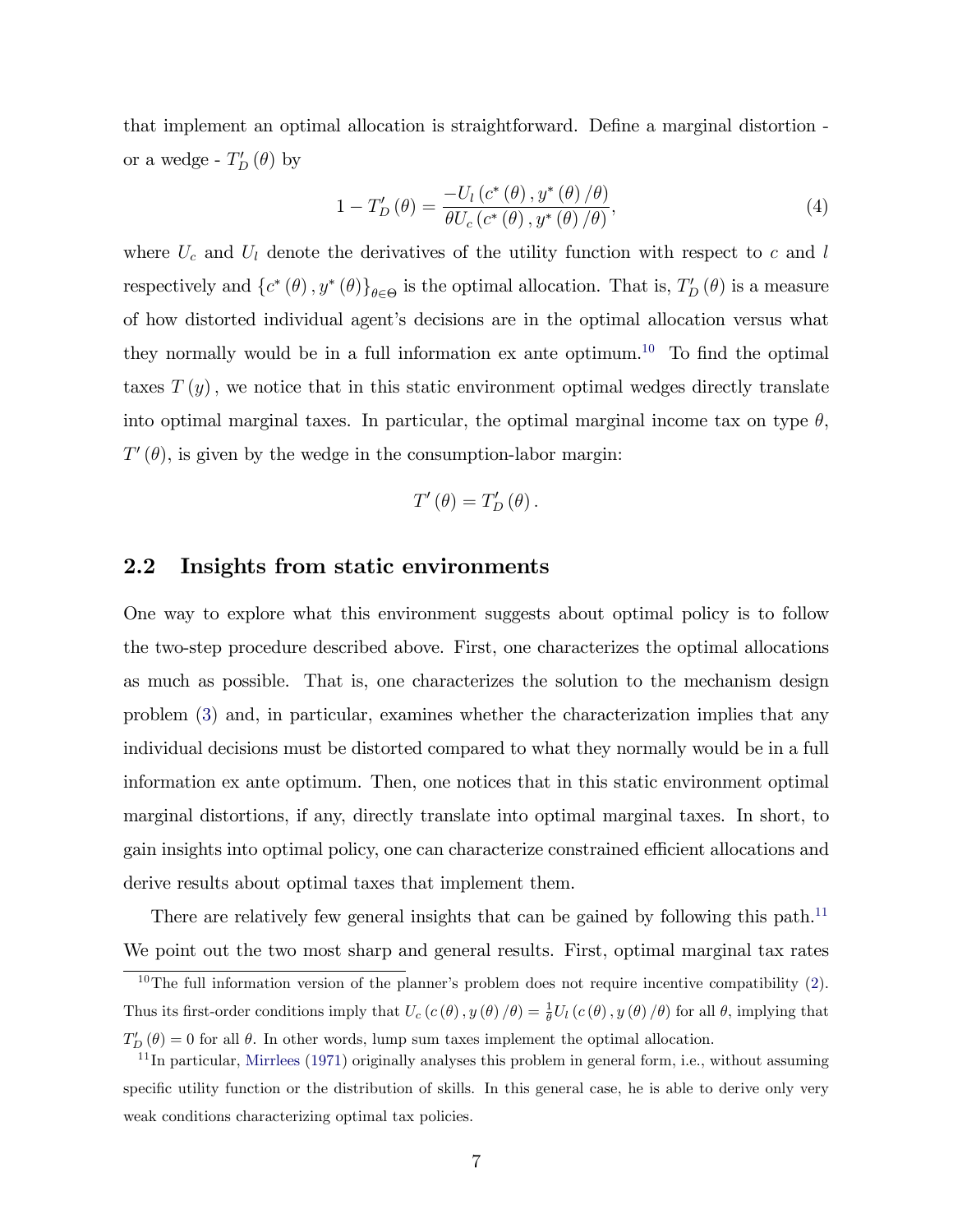lie between 0 and 1 [\(Mirrlees](#page-35-0) [\(1971\)](#page-35-0)). Second, optimal marginal tax rates equal 0 at the top end of the skill distribution and, unless there is a positive measure of agents at the bottom end, optimal marginal tax rates also equal 0 at the very bottom of the skill distribution [\(Sadka](#page-35-4) [\(1976\)](#page-35-4), [Seade](#page-36-0) [\(1977\)](#page-36-0)).

The result about zero marginal tax rate at the top end of the skill distribution (sometimes referred to as "no distortion at the top") is somewhat striking and controversial. However, it is a local result (see [Tuomala](#page-36-1) [\(1990\)](#page-36-1), in particular Chapters 1 and 6) in the sense that it does not imply that marginal tax rates near the top end of the skill distribution are zero or near zero.

Although the result itself is of limited use, the intuition behind the zero marginal tax rate at the top is instructive. First, note that total tax revenue depends on *average* tax rate, while incentive compatibility is affected by *marginal* tax rates. Now, suppose the marginal tax rate on the top individual in the skill distribution is slightly decreased. Then she has increased incentive to work but, since the average tax rate is unchanged (as is the rest of the model), the total tax revenue is the same. If this additional incentive effect on the top skill individual is not negligible, then she will increase her income and the total tax revenue will also increase. That is, the top individual is better off without anyone else being worse off. Clearly, this argument can be repeated until the marginal tax rate at the top is zero. There are no agents above the agent with the highest skill and no lower types are better of the claiming to be the highest type. There is no need to distort the highest type's allocations then to provide incentives. Notice also that this argument does not need to not work for the next to the top individual since lowering his marginal tax rate will also increase incentives for the top individual to misrepresent himself as a lower type.

Starting already from [Mirrlees](#page-35-0) [\(1971\)](#page-35-0), it has been realized that based on such general analysis alone it is difficult to develop concrete tax policy guidance. Consequently, from the very beginning the micro literature attempted to further its insights by using computational methods. The use of numerical calculations is also justified by the very nature of the optimal taxation problem, which requires quantitative results.

[Mirrlees](#page-35-0) [\(1971\)](#page-35-0) provides some of the first numerical examples in his attempt to gain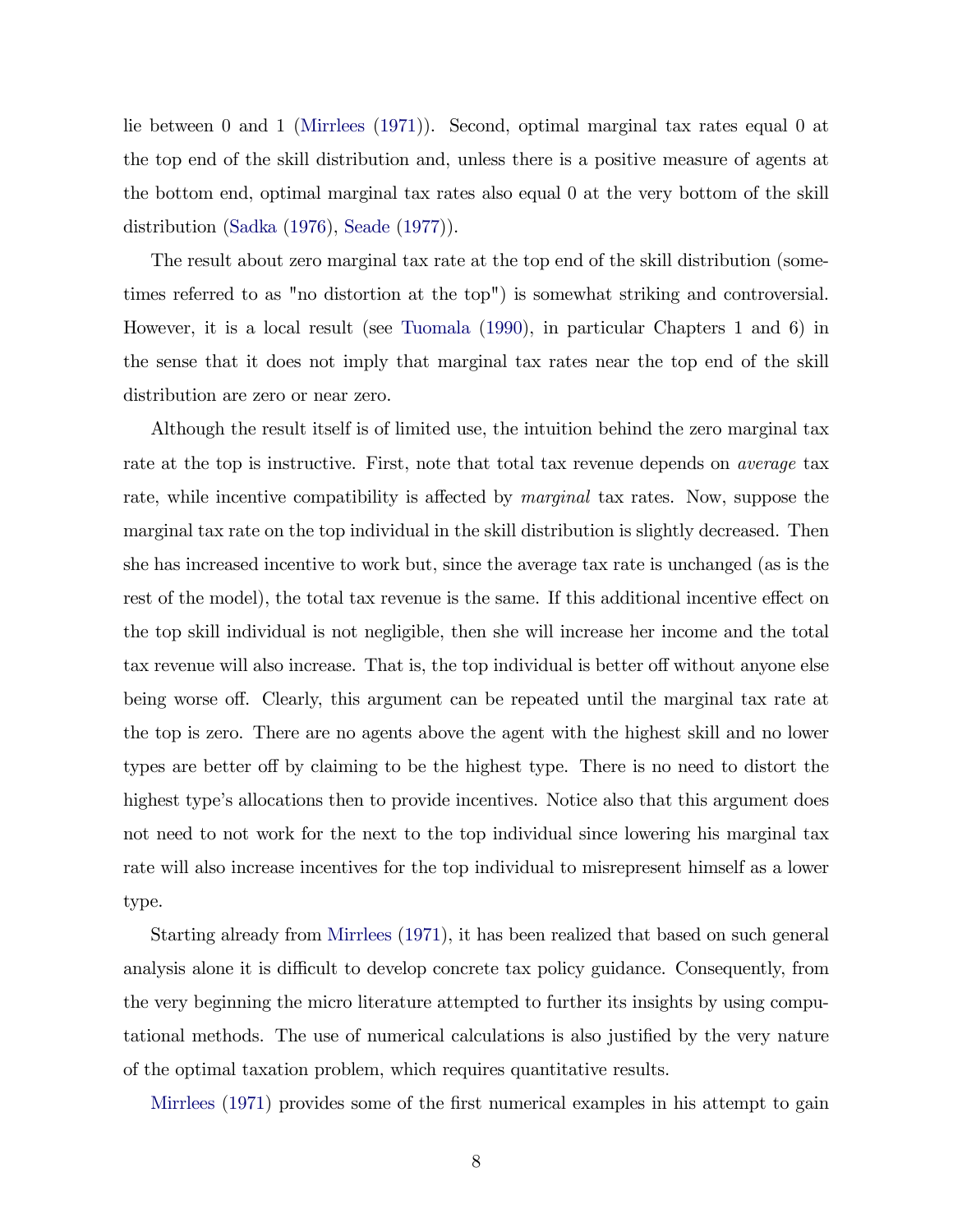further understanding of optimal income tax policy. He uses utilitarian social welfare function, i.e.  $G(U) = U$ , log-linear utility function, and a skill distribution based on the U.K. wage data. He finds that optimal marginal tax rates are quite low and not monotonically increasing, i.e., optimal income tax is not progressive throughout. In particular, Mirrlees concludes that the optimal tax schedule is approximately linear.

Subsequent quantitative work (see , for instance, [Stern](#page-36-5) [\(1976\)](#page-36-5), [Tuomala](#page-36-1) [\(1990\)](#page-36-1)) questions the implicit assumption about the elasticity of substitution between consumption and work effort implied by the choice of log-linear utility function. The argument is that log-linear utility implies excessive costs of making the tax schedule progressive. Notably, [Tuomala](#page-36-1) [\(1990\)](#page-36-1) (see Chapter 6) uses a range of realistic values of the elasticity of substitution between consumption and work effort and finds that the optimal tax schedule is substantially non-linear. He also finds significantly higher optimal marginal tax rates - up to 70% for the utilitarian social objective and up to 90% for maximin social objective, i.e., Rawlsian principle. The optimal marginal tax rates in [Tuomala](#page-36-1) [\(1990\)](#page-36-1) are not monotonically increasing.[12](#page-8-0)

#### 2.3 Extension and connection to data

Although it provides the foundation for a large body of literature, the general analysis outlined above has few concrete applications as its insights are difficult to relate to policy. An important step forward that brings the static micro approach substantially closer to being policy-related is [Diamond](#page-33-0) [\(1998\)](#page-33-0) and [Saez](#page-35-3) [\(2001\)](#page-35-3). In static Mirrlees models, [Dia](#page-33-0)[mond](#page-33-0) [\(1998\)](#page-33-0) and [Saez](#page-35-3) [\(2001\)](#page-35-3) derive easily interpretable, albeit not closed form, formulas for optimal marginal tax rates in terms of elasticities and the shape of income distribution. The formulas easily connect to empirically observable data. Their work provides an interpretation of the first-order conditions for the optimal planning problem and gives insights into forces determining the optimal tax rates.

<span id="page-8-0"></span> $12$ In fact, [Tuomala](#page-36-1) [\(1990\)](#page-36-1) concludes that in a static Mirrleesian setting "it is difficult (if at all possible) to find a convincing argument for a progressive marginal tax rate structure throughout" (see p.14).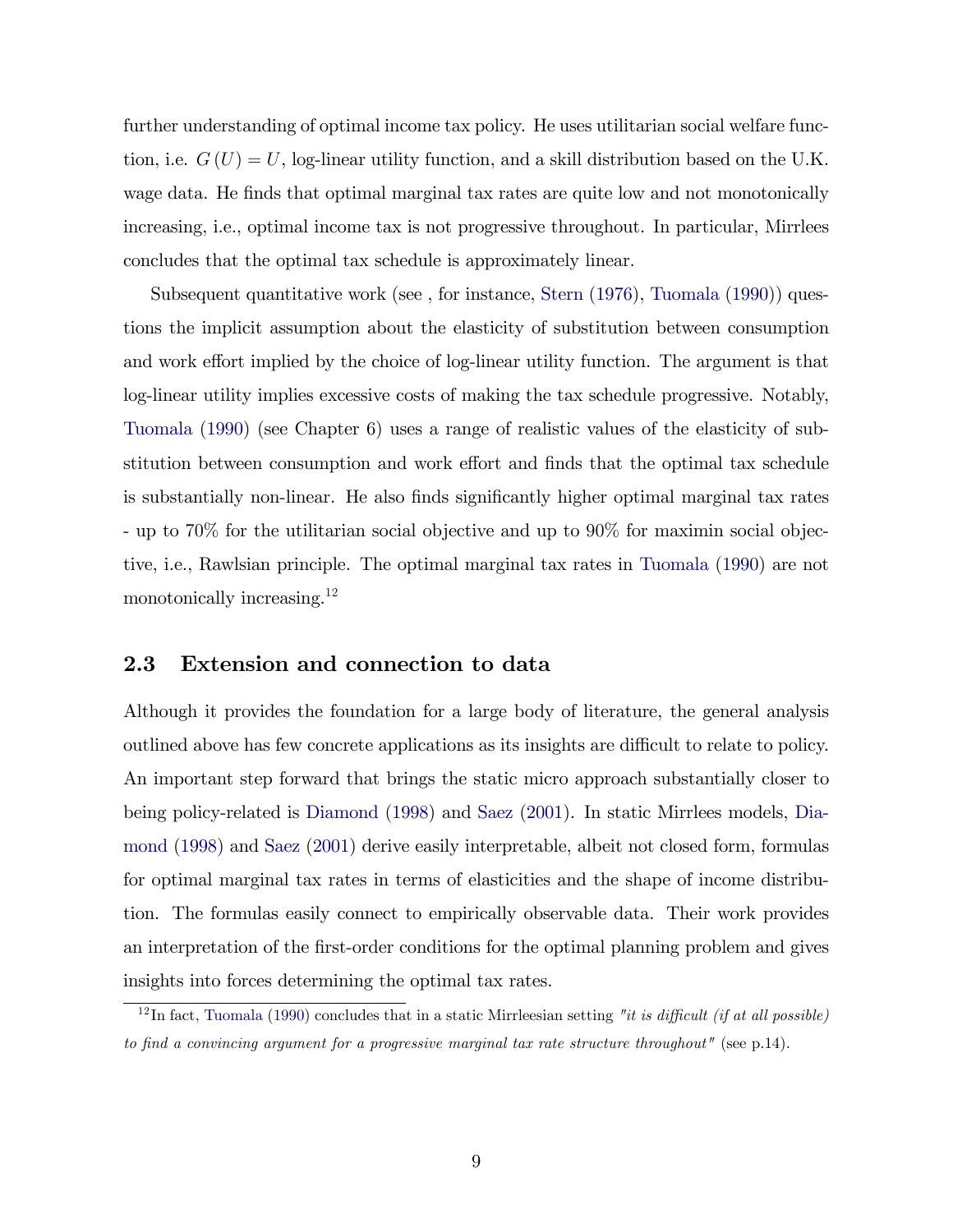[Diamond](#page-33-0) [\(1998\)](#page-33-0) assumes a general social welfare function G and quasi-linear preferences of the form

<span id="page-9-0"></span>
$$
U(c, l) = c + v(1 - l),
$$
\n(5)

where  $v(\cdot)$  is assumed to be strictly concave and twice continuously differentiable. The assumption of quasi-linear preferences implies no income effects. This has an advantage of simplifying the analysis, however, as we discuss later, [Saez](#page-35-3) [\(2001\)](#page-35-3) shows that the main results of [Diamond](#page-33-0) [\(1998\)](#page-33-0) can be generalized to preferences with income effects.

[Diamond](#page-33-0) [\(1998\)](#page-33-0) shows that when preferences satisfy [\(5\)](#page-9-0), the optimal marginal taxes must satisfy

<span id="page-9-1"></span>
$$
\frac{T'(\theta)}{1 - T'(\theta)} = \left(1 + \frac{1}{\varepsilon(\theta)}\right) \left(\frac{1 - F(\theta)}{\theta f(\theta)}\right) \left(\int_{\theta}^{\infty} \left(1 - \frac{G'(U)U(x)}{\lambda}\right) \frac{dF(x)}{1 - F(\theta)}\right) \tag{6}
$$

where  $\varepsilon(\theta)$  is the elasticity of labor supply of type  $\theta$  and  $\lambda$  is the Lagrange multiplier on the government's budget constraint and is given by

$$
\lambda = \int_0^\infty G'(U) U(x) dF(x).
$$

Equation  $(6)$  is a useful representation of the first-order conditions for the planner's problem [\(3\)](#page-5-4) because it offers intuition for the forces determining optimal marginal taxes. Equation [\(6\)](#page-9-1) does not represent a closed-form solution for the optimal marginal taxes,  $T'(\theta)$ . The reason is the integral on right-hand side of equation [\(6\)](#page-9-1) that depends on the optimal level of utility,  $U$ . Consider, for instance, the effects of a lower elasticity of labor supply,  $\varepsilon(\theta)$ , for some  $\theta$ . There is a direct effect on the optimal marginal tax rate via an increase in the first term on the right-hand side of equation  $(6)$ . There is also, however, an indirect effect via the term  $G'(U)U$ , which is endogenously determined by the optimal allocation.

Nevertheless, equations such as [\(6\)](#page-9-1) proved to be useful in applications as the intuition they provide often closely matches the direct numerical calculations of the optimal marginal taxes. For examples of that see [Diamond](#page-33-0) [\(1998\)](#page-33-0), [Saez](#page-35-3) [\(2001\)](#page-35-3), [Weinzierl](#page-36-6) [\(2008\)](#page-36-6), [Golosov, Tsyvinski, and Weinzierl](#page-34-5) [\(2009\)](#page-34-5), [Golosov, Troshkin, and Tsyvinski](#page-34-2) [\(2009b\)](#page-34-2).

Equation [\(6\)](#page-9-1) suggests that the optimal marginal tax rates in the static economy are influenced by three key terms that are easily interpretable and can be inferred from empirical data.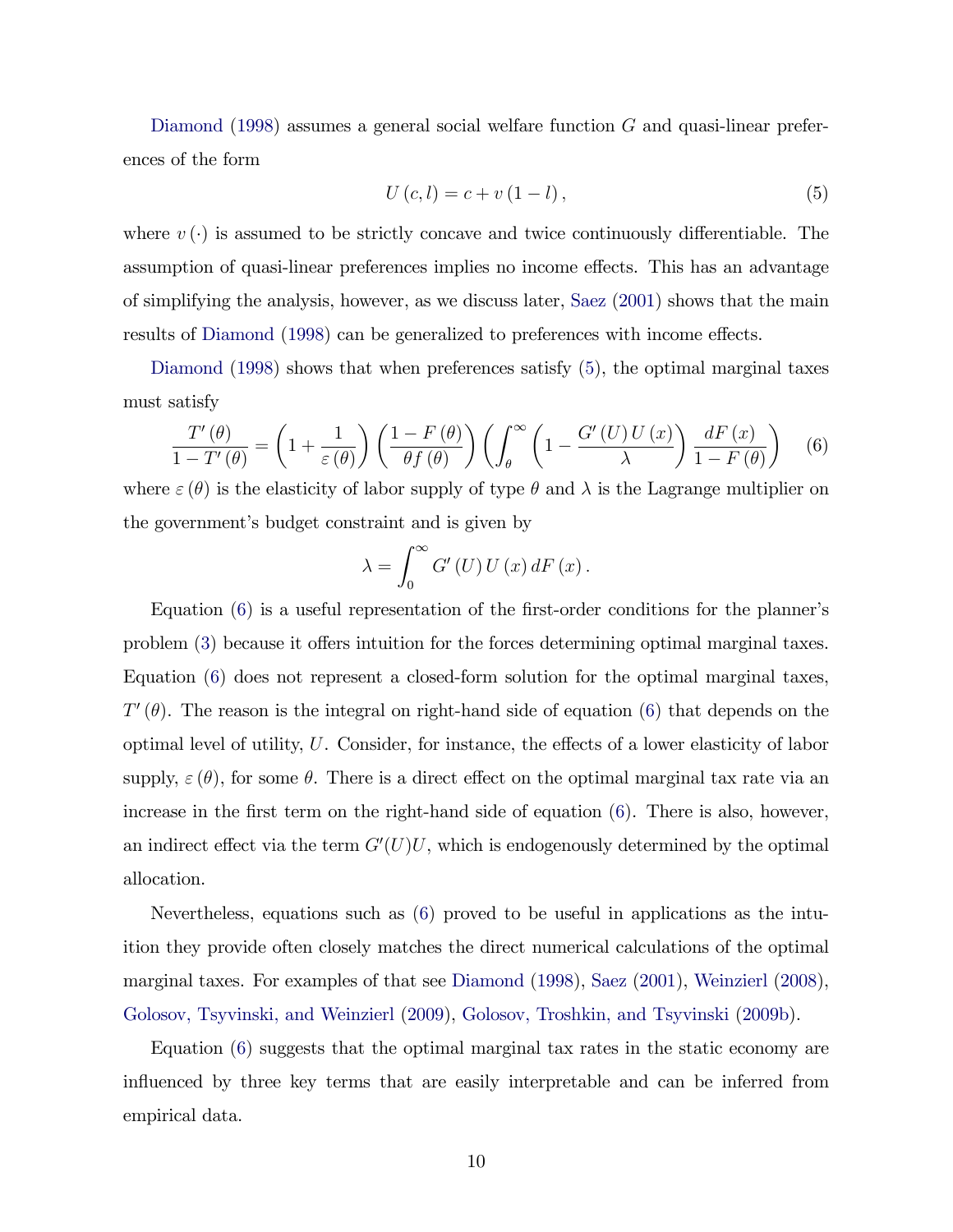The first term,  $1 + \frac{1}{\varepsilon(\theta)}$ , is related to the elasticity of labor supply. The more elastic labor supply is, the more distortionary marginal taxes are. Thus higher elasticity of labor supply tends to reduce the magnitude of the optimal marginal tax rates.

The second term on the right-hand side of equation [\(6\)](#page-9-1) is a tail ratio of the skill distribution,  $\frac{1-F(\theta)}{\theta f(\theta)}$ . The intuition behind the effect of this term on the optimal tax rate is the following. A positive marginal tax on a type  $\theta$  prevents all types above  $\theta$  from claiming to be  $\theta$  and receiving the corresponding allocation. If the measure of agents who are more productive than  $\theta$  is high, i.e.,  $1 - F(\theta)$  is high, an optimal marginal tax on type  $\theta$  must provide stronger incentives to report type truthfully. This calls for higher optimal marginal tax on  $\theta$ . On the other hand, if the measure of agents of type  $\theta$  is high, i.e.,  $f(\theta)$  is high, or if they are highly productive, i.e.,  $\theta$  is high, then optimal marginal tax on type  $\theta$  is particularly distortionary. This calls for lower optimal marginal tax on  $\theta$ .

Finally, the third term on the right-hand side of equation [\(6\)](#page-9-1) depends on the curvature of the social welfare function  $G$  that captures the desired degree of redistribution. More concave G tends to raise the third term. Therefore, more redistributive social objective generally calls for higher optimal marginal taxes.

Equations such as [\(6\)](#page-9-1) can often be used to derive results about the optimal policy. In particular, [Diamond](#page-33-0) [\(1998\)](#page-33-0) uses equation [\(6\)](#page-9-1) to prove that optimal marginal taxes are Ushaped if the distribution of skills is single-peaked, with the peak not at the bottom of the distribution, and a Pareto distribution above the peak. That is, given such distribution of skills, for all agents with skills above a certain cut off the optimal marginal tax is first decreasing up to a certain level of income and monotonically increasing after that. Assuming a Pareto distribution of skills above the modal skill, [Diamond](#page-33-0) [\(1998\)](#page-33-0) also uses equation [\(6\)](#page-9-1) to derive the expression for the asymptotic optimal marginal tax. For instance, for any social welfare function G with a property that  $\lim_{U\to\infty} G'(U) = 0$ , and individual preferences represented by [\(5\)](#page-9-0), the asymptotic optimal marginal tax rate is given by

<span id="page-10-0"></span>
$$
\lim_{\theta \to \infty} \frac{T'(\theta)}{1 - T'(\theta)} = \frac{1}{a} \left( 1 + \frac{1}{\varepsilon(\theta)} \right),\tag{7}
$$

where  $a$  is the coefficient of the Pareto distribution.

[Saez](#page-35-3) [\(2001\)](#page-35-3) further extends and generalizes this approach. He shows that the results of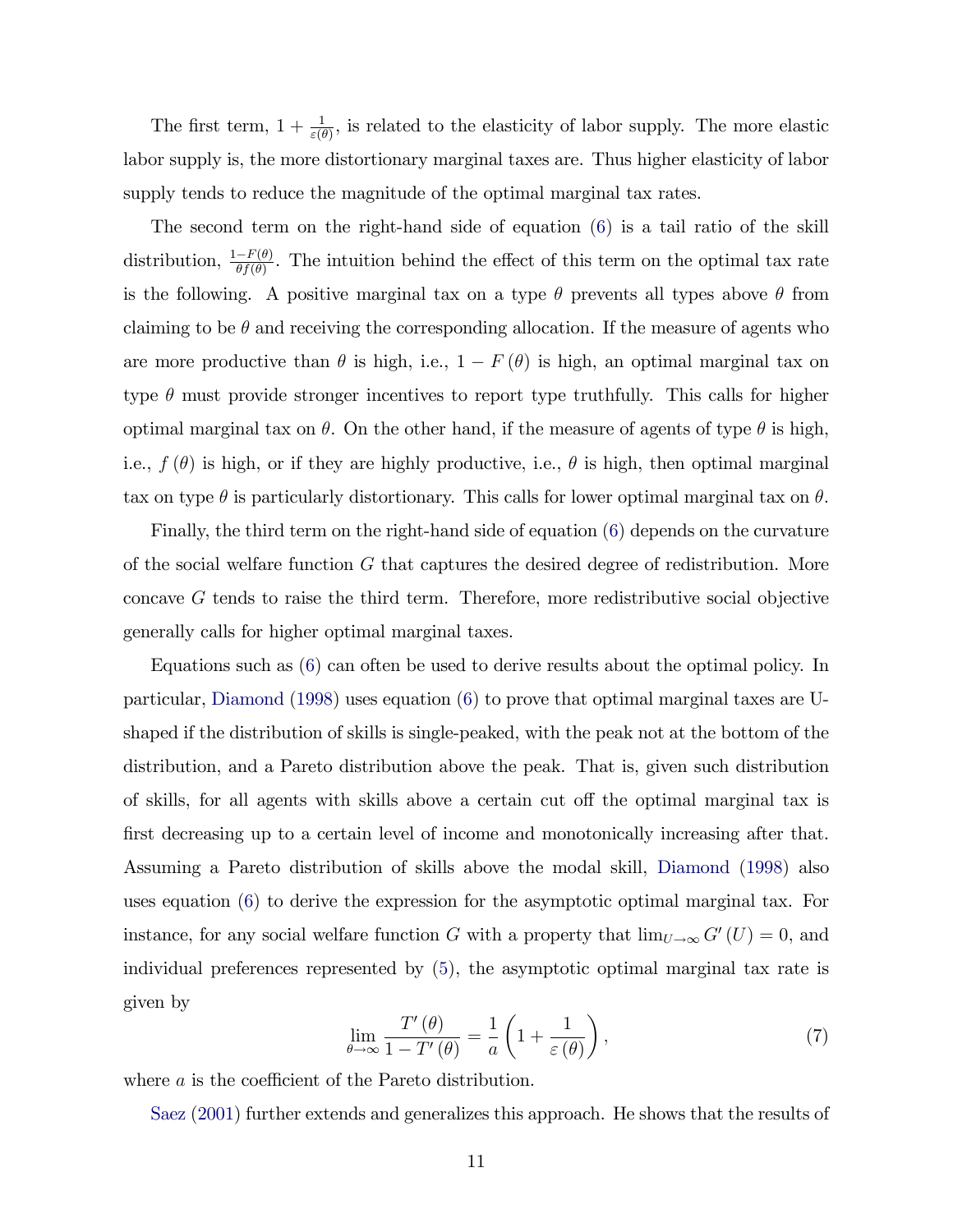[Diamond](#page-33-0) [\(1998\)](#page-33-0) can be extended to general preferences with income effects. [Saez](#page-35-3) [\(2001\)](#page-35-3) argues that, while present, the dependence of the results on income effects is generally quite small. He provides a generalization of equation [\(6\)](#page-9-1) for general preferences. The right-hand side terms of the generalized equation are still easy to interpret and compute using realistic elasticity parameters and empirical labor earnings distribution obtained from micro data.

Importantly, [Saez](#page-35-3) [\(2001\)](#page-35-3) numerically computes the optimal tax code for a realistically calibrated data. He uses the coefficients for income and substitution effects standard in the labor literature. He also uses a simplified representation of the actual U.S. tax code and an empirical distribution of labor earnings - based on the Internal Revenue Service tax returns data - to compute implied distribution function  $F$ . He then explores various social welfare functions,  $G$ , to study the effect of redistributional objectives.

The quantitative findings of [Saez](#page-35-3)  $(2001)$  are consistent with a version of equation  $(6)$ and its implications for the shape of the optimal marginal tax and the asymptotic optimal marginal tax rate. He finds that in a static model calibrated to empirical cross sectional distribution of labor income and empirical tax rates, optimal marginal taxes are U-shaped and the asymptotic tax rates are consistent with equation [\(7\)](#page-10-0).

#### 2.4 Limitations of the micro approach

The static approach of the micro literature to exploring the optimal taxation of individuals and more generally the nature of efficient social insurance and redistribution policies comes with several drawbacks. The key drawbacks are the limitations embedded in static environments.

First, because the approach is static in its nature, it is silent about efficient insurance against idiosyncratic shocks over life time. The macro approach that we discuss in Section [3](#page-12-0) below shows that the evolution of idiosyncratic shocks is one of the chief driving forces behind the optimal income taxation.

Second, just as importantly, a static environment can not be useful in addressing optimal savings taxation when agents receive idiosyncratic shocks. Because the static micro approach is silent about optimal savings taxation in such environments, it does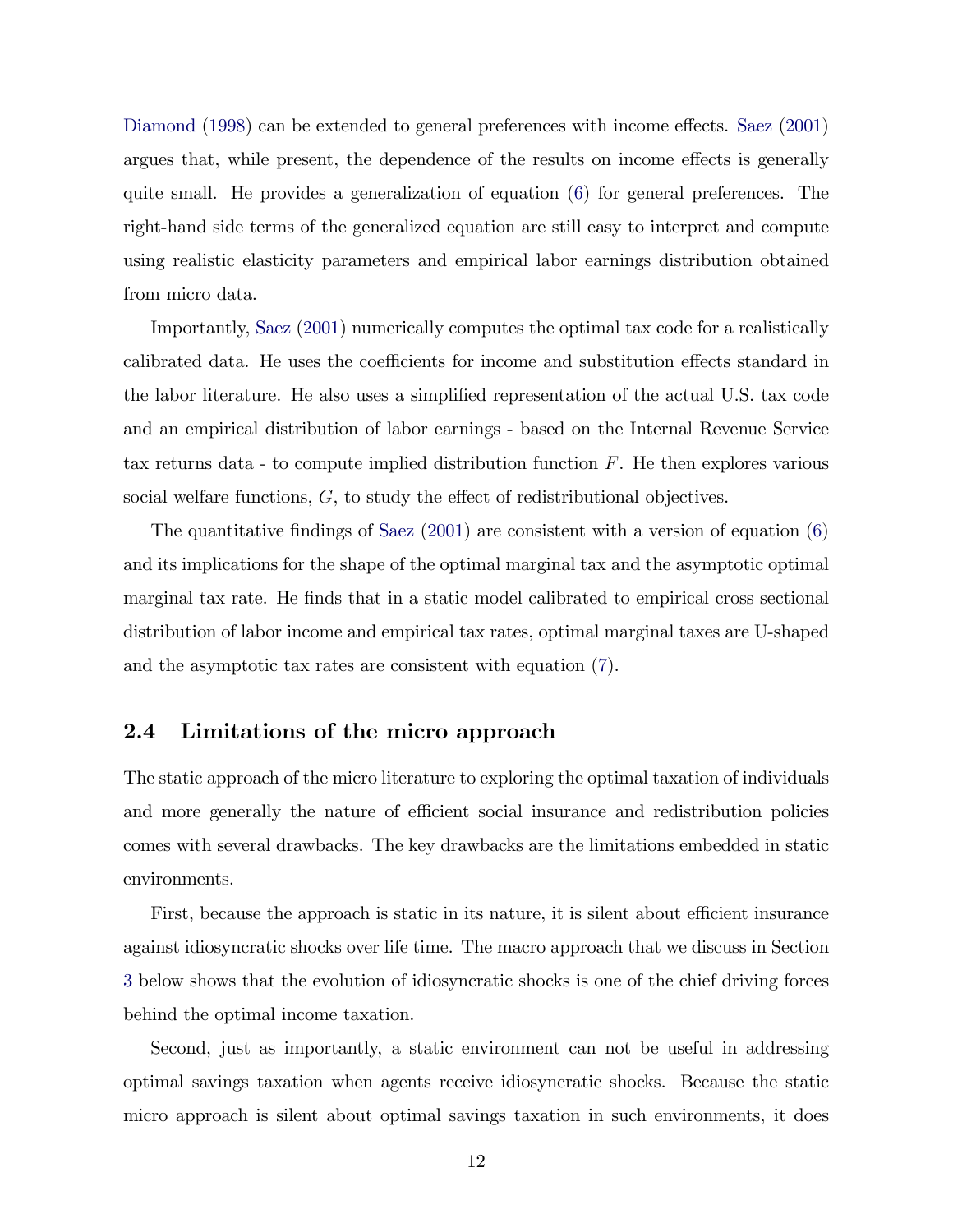not offer a clear way to explore how labor decisions are affected by savings decisions and savings taxation. Studying the consequences of human capital accumulation decisions and, in particular, educational choices is similarly outside the limits of the static micro approach.

Nevertheless, as we discuss in Section [4,](#page-28-0) the methods of the micro approach can be used to shed light on dynamic optimal taxes and develop new insights into the optimal taxation of individuals and ultimately into the nature of efficient social insurance and redistribution policies.

## <span id="page-12-0"></span>3 Macro Approach

Most of the drawbacks of the micro approach are summarized by the fact that many important classical problems in public economics and macroeconomics are inherently dynamic. The macro approach extends the static framework of [Mirrlees](#page-35-0) [\(1971\)](#page-35-0) to dynamic environments to attempt to address these questions.

The macro literature typically makes the environment dynamic by assuming that agents live for  $T \leq \infty$  periods and, importantly, that their skills evolve stochastically over time. When agents' skills do not change over time, a variation of the micro approach can be used to study intertemporal taxation. For example, in [Atkinson and Stiglitz](#page-32-1) [\(1976\)](#page-32-1) one can think of consumption of various goods as consumption over time, and therefore study, taxation of capital. It is essential to note that dynamics in the macro approach comes from the stochastic evolution of skills rather than from a repetition of the static Mirrlees model.

Most of the main insights of the macro approach can be developed with  $T = 2$ , which is what we do for simplicity and the ease of exposition. We use the extended dynamic setting to illustrate the few general results that have been obtained in dynamic environments. Then, we point out the challenges to macro approach that are posed by macroeconomic and public finance questions that are dynamic in nature.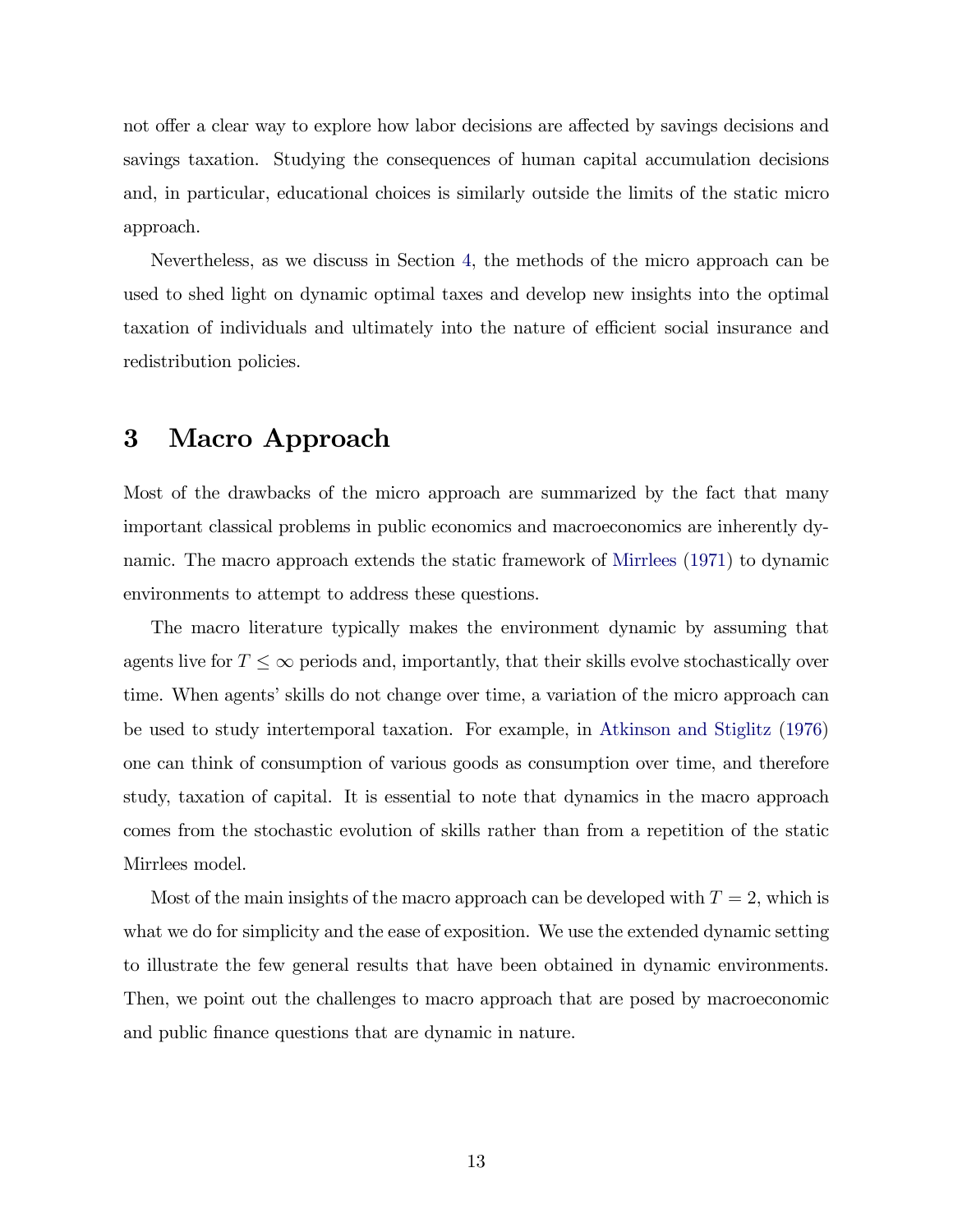#### 3.1 Dynamic environment

We consider a dynamic version of the environment in Section [2.](#page-3-0) Our goal here is to make as few adjustments to the setup in Section [2](#page-3-0) as possible to introduce dynamics in a meaningful way. Once we have our dynamic environment, we can extend the analysis of optimal labor taxes developed in Section [2](#page-3-0) to characterize the optimal labor and savings distortions in a dynamic economy and examine their implementations.

Consider an economy similar to that of Section [2](#page-3-0) that, however, lasts for two periods:  $t = 1, 2$ . Every agent lives for two periods and has preferences represented by a lifetime utility function

$$
\mathbb{E}_0 \sum_{t=1,2} \beta^{t-1} U\left(c_t, l_t\right),\,
$$

where  $c_t \in R_+$  is the agent's consumption in period  $t, l_t \in R_+$  is the agent's effort in period  $t, \beta \in (0,1)$  is the agent's subjective discount factor, and  $\mathbb{E}_0$  is the expectation operator. The instantaneous utility function  $U(c_t, l_t)$  is the same utility function we discuss in the static economy, except now consumption and work effort are time specific.

In each period t, agents draw their skill types,  $\theta_t \in \Theta$ . In period  $t = 1$ , skills are drawn from a distribution  $F(\theta)$ . Conditional on the realization of the shock  $\theta$  in period  $t = 1$ , shocks  $\theta'$  in period  $t = 2$  are drawn from a conditional distribution  $F(\theta'|\theta)$  with a conditional density  $f(\theta'|\theta)$ . Let  $\theta^1 = \theta_1$ ,  $\theta^2 = (\theta_1, \theta_2)$  be histories of shocks. The skill shocks and the histories of shocks are privately observed by respective agents and so are work efforts,  $l_t$ . Output  $y_t = \theta_t l_t$  and consumption  $c_t$  are observed by everyone, including the planner. Let  $\Theta^1 = \Theta$  be the set of possible histories in period  $t = 1$ , and  $\Theta^2 = \Theta \times \Theta$ be the set of possible histories in period  $t = 2$ . Denote by  $c_t(\theta^t) : \Theta^t \to \mathbb{R}_+$  an agent's allocation of consumption and by  $y_t(\theta^t) : \Theta^t \to \mathbb{R}_+$  an agent's allocation of output in period t. Denote by  $\sigma_t(\theta^t): \Theta^t \to \Theta^t$  an agent's report in period t.

Resources can be transferred between periods at a rate of  $\delta > 0$  on savings. Assume that all savings are publicly observable.<sup>[13](#page-13-0)</sup> Hence, without loss of generality, we assume

<span id="page-13-0"></span> $13$ The assumption of publicly observable savings is common to most of the macro literature. For a treatment of efficient insurance with unobservable savings see [Allen](#page-32-3) [\(1985\)](#page-32-3), [Cole and Kocherlakota](#page-33-4) [\(2001\)](#page-33-4), [Werning](#page-36-7) [\(2002b\)](#page-36-7), [Shimer and Werning](#page-36-8) [\(2008\)](#page-36-8), and in the context of dynamic optimal taxation [Golosov and Tsyvinski](#page-34-6) [\(2007\)](#page-34-6). See also [Abraham and Pavoni](#page-32-4) [\(2008\)](#page-32-4) for a two-period examination of the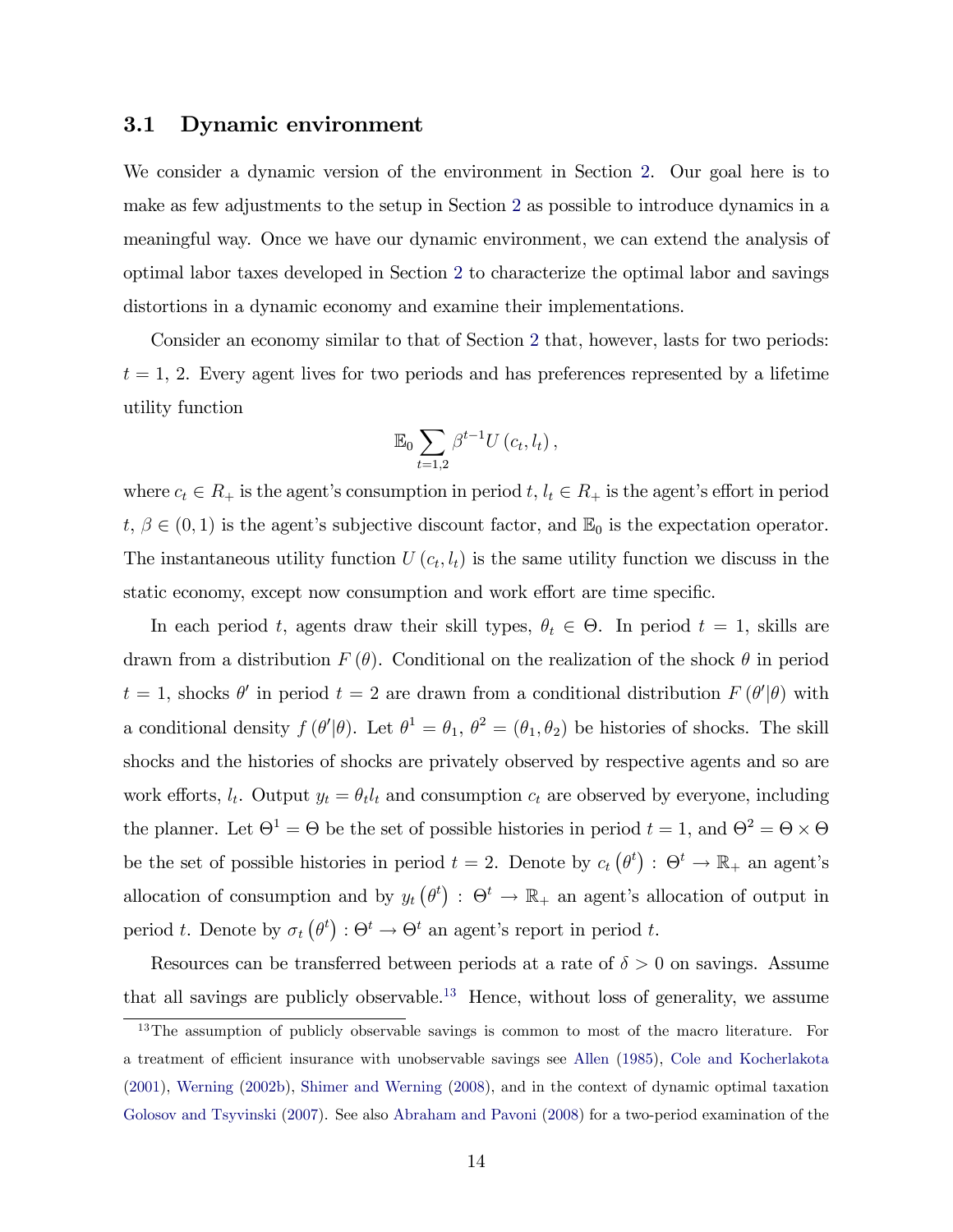that the social planner does all the saving in the economy by choosing the amount of aggregate savings.

For further simplicity, as in much of Section [2,](#page-3-0) we assume that the social planner is utilitarian, i.e., the social welfare function satisfies  $G(U) = U^{14}$  $G(U) = U^{14}$  $G(U) = U^{14}$ . An optimal allocation is then a solution to the following dynamic mechanism design problem (see, for example, [Golosov, Kocherlakota, and Tsyvinski](#page-33-2) [\(2003\)](#page-33-2)):

<span id="page-14-1"></span>
$$
\max_{\left\{c_t(\theta^t), y_t(\theta^t)\right\}_{\theta_t \in \Theta; t=1,2}} \mathbb{E}_0 \left\{ U\left(c_1\left(\theta^1\right), y_1\left(\theta^1\right)/\theta_1\right) + \beta U\left(c_2\left(\theta^2\right), y_2\left(\theta^2\right)/\theta_2\right) \right\} \tag{8}
$$

subject to the feasibility constraint

$$
\mathbb{E}_0\left\{c_1\left(\theta^1\right)+\delta c_2\left(\theta^2\right)\right\}\leq \mathbb{E}_0\left\{y_1\left(\theta^1\right)+\delta y_2\left(\theta^2\right)\right\}
$$

and the incentive compatibility constraint

$$
\mathbb{E}_0 \left\{ U\left(c_1\left(\theta^1\right), y_1\left(\theta^1\right)/\theta_1\right) + \beta U\left(c_2\left(\theta^2\right), y_2\left(\theta^2\right)/\theta_2\right) \right\} \ge \n\mathbb{E}_0 \left\{ U\left(c_1\left(\sigma_1\left(\theta^1\right)\right), y_1\left(\sigma_1\left(\theta^1\right)\right)/\theta_1\right) + \beta U\left(c_2\left(\sigma_2\left(\theta^2\right)\right), y_2\left(\sigma_2\left(\theta^2\right)\right)/\theta_2\right) \right\} \n\text{for all } \sigma_t\left(\theta^t\right).
$$

The expectation  $\mathbb{E}_0$  above is taken over all possible realizations of histories. The first constraint in problem [\(8\)](#page-14-1) is the dynamic feasibility constraint. The second constraint is a dynamic incentive compatibility constraint that states that an agent prefers to truthfully report his history of shocks rather than to choose a different reporting strategy.

Before we go on to discuss insights offered by this dynamic environment, we make two additional considerations. First, we need to consider private insurance markets. Since the macro literature addresses efficient provision of social insurance, one needs to take a stand on how private insurance markets operate. Clearly, whatever policy prescriptions are

<span id="page-14-0"></span>first-order approach with hidden savings as well as borrowing.

<sup>&</sup>lt;sup>14</sup>Throughout, we assume that the planner can commit to the dynamic allocations. The environment without commitment is significantly more complicated as the revelation principle may not hold. For the analysis of such environments see e.g. [Bisin and Rampini](#page-33-5) [\(2006\)](#page-33-5), [Acemoglu, Golosov, and Tsyvinski](#page-32-5) [\(2008a\)](#page-32-5), [Acemoglu, Golosov, and Tsyvinski](#page-32-6) [\(2008b\)](#page-32-6), [Acemoglu, Golosov, and Tsyvinski](#page-32-7) [\(2009a\)](#page-32-7), [Farhi](#page-33-6) [and Werning](#page-33-6) [\(2008\)](#page-33-6), [Sleet and Yeltekin](#page-36-9) [\(2009\)](#page-36-9).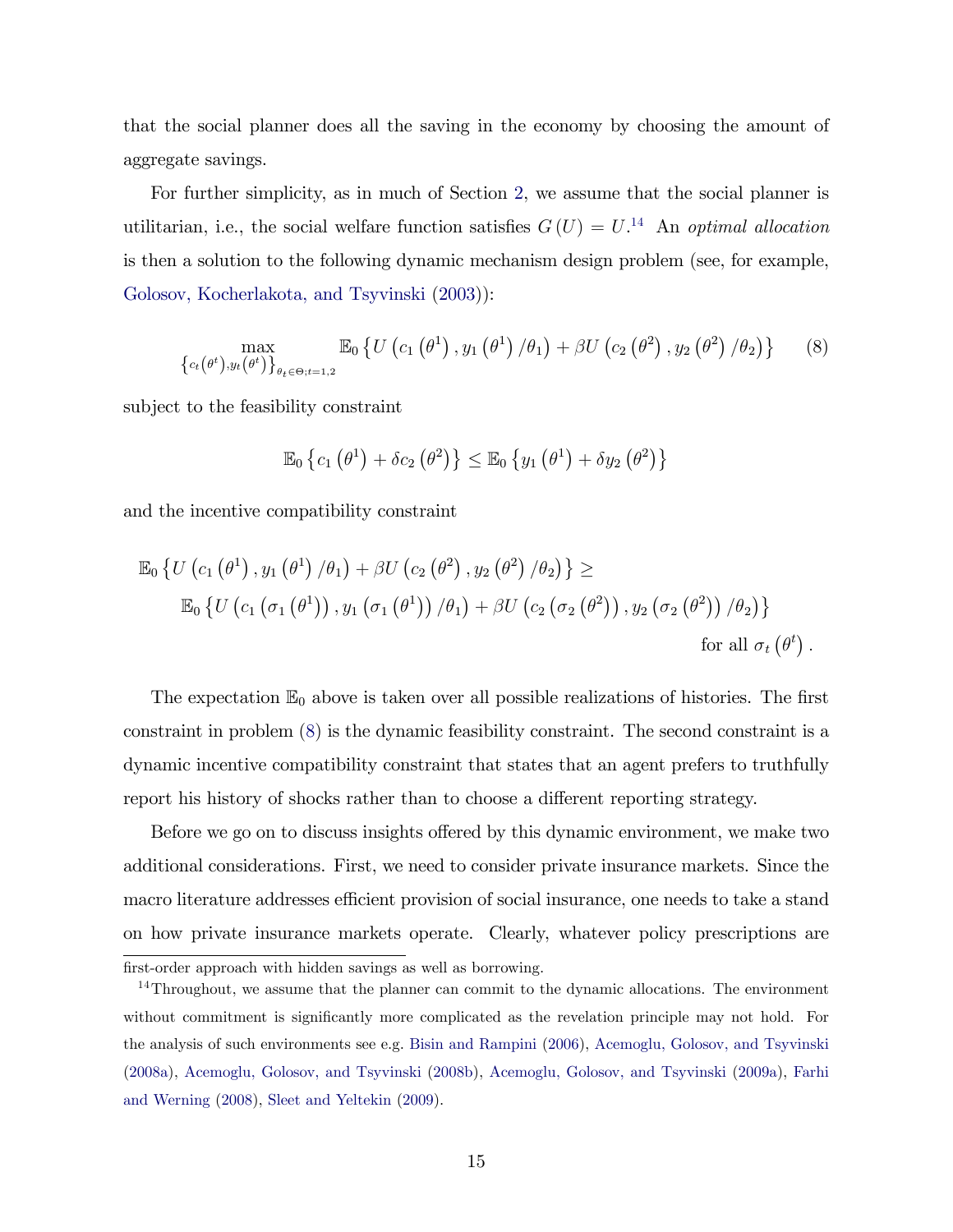implied by the insights from the dynamic macro approach, they depend on the availability of private insurance. As it is done in much of the macro literature, we now look at one extreme case of no private insurance and seek to use this case to provide a useful benchmark. We return to the question of private insurance markets below and discuss some of the recent results about optimal dynamic taxation in the presence of private insurance.

Second, we need to consider how optimal Mirrleesian taxes compare to the actual tax codes. The theoretical framework we discuss here considers integrated systems of all taxes and all transfers. At the same time, for example, the U.S. tax system consists of statutory taxes and a variety of welfare programs. Thus we are to think of labor distortions as being a sum of the distortions from all of those programs. One interpretation is that this calls for an integrated tax and social insurance system. In other words, a system where various social insurance programs are integrated into one tax code.

Next, we discuss the main general results and policy prescriptions that come from dynamic models of the macro literature. We examine the results about the characterization of optimal allocations first. Then, we consider implementation results in dynamic settings. We compare the dynamic results of the macro approach to the results from the static micro literature and discuss connections to empirical data.

#### 3.2 Implicit tax on savings

One of the key general insights in dynamic environments of the macro literature is that when agents' productivities change stochastically over time it is optimal to introduce a positive marginal distortion - an implicit tax - that discourages savings. This distortion manifests itself as an inequality - or a wedge - between the intertemporal marginal rate of substitution and the marginal rate of transformation. More formally, a marginal savings distortion  $\tau_s(\theta)$  in our two-period setting is defined by

$$
1 - \tau_S(\theta) = \frac{\delta U_c(c_1(\theta), y_1(\theta)/\theta)}{\beta \mathbb{E} \left\{ U_c(c_2(\theta^2), y_2(\theta^2)/\theta^2) \Big| \theta \right\}},
$$

where  $U_c$ 's denote the derivatives of the utility function with respect to  $c$  and evaluated at periods  $t = 1$  and  $t = 2$ . Then one of the main results of the macro approach is that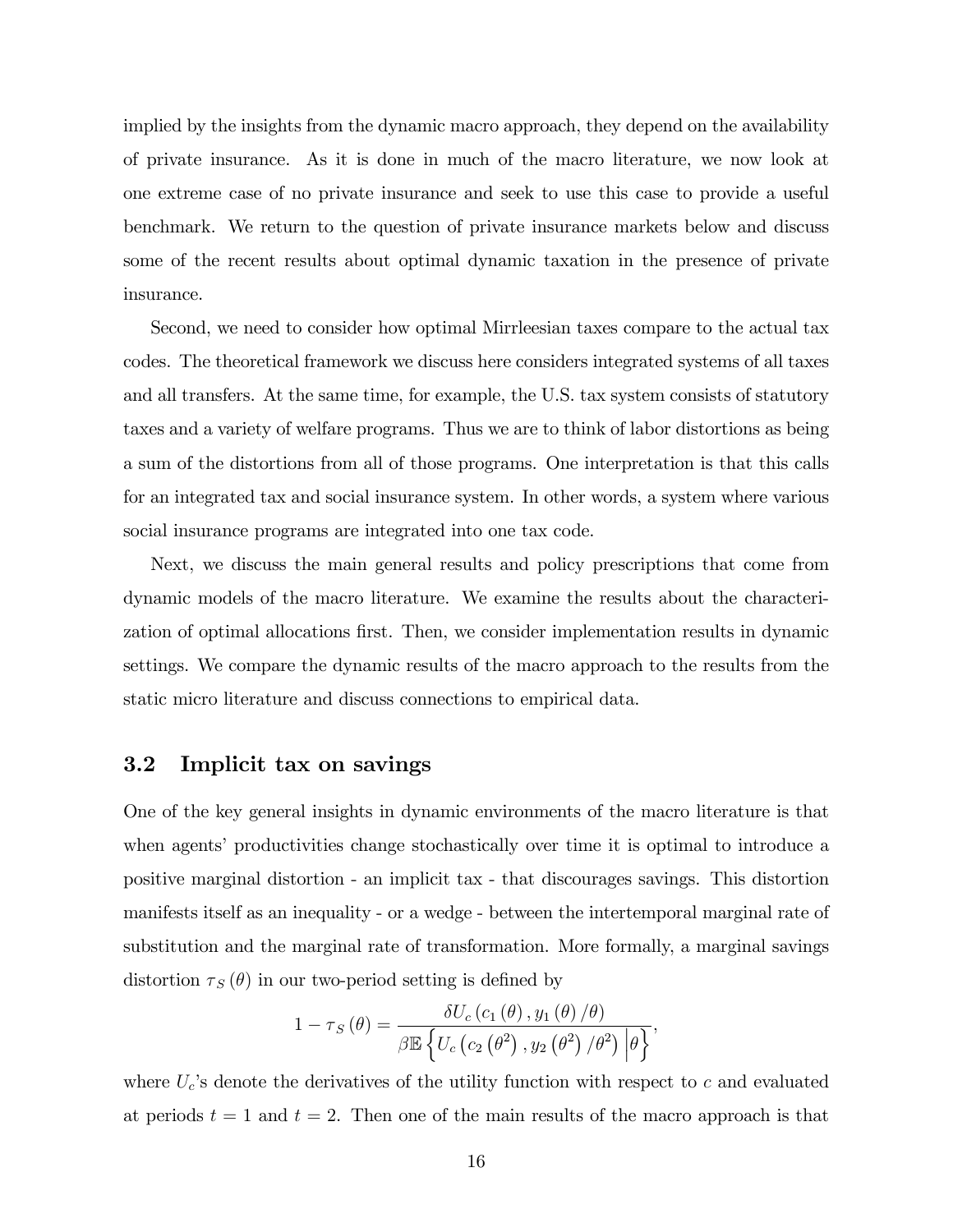when agents' productivities change stochastically over time, then  $\tau_s (\theta) > 0$  is optimal.

The early versions of this result limited to particular settings are [Diamond and Mirrlees](#page-33-1) [\(1978\)](#page-33-1) and [Rogerson](#page-35-9) [\(1985\)](#page-35-9). [Golosov, Kocherlakota, and Tsyvinski](#page-33-2) [\(2003\)](#page-33-2) provide a proof for a general class of dynamic economies with heterogeneous privately observable skills. They show that this result holds for any stochastic process for skills as long as there is some uncertainty about future idiosyncratic shocks. For example, the result holds when stochastic skills are arbitrarily persistent.

To see the origins of this result, consider the following. Assume that preferences are additively separable:  $U_c(c(\theta), y(\theta)/\theta) = U_c(c(\theta))$ . Then in a general class of dynamic economies, when skills are heterogeneous, privately observable, and there is uncertainty about future skills, efficiency dictates that the marginal cost of provision of insurance to each agent follows a martingale. With separable preferences it can be shown that the marginal cost of insurance is equal to  $1/U_c (c (\theta))$ . This implies that optimal allocations must satisfy a so-called inverse Euler equation.[15](#page-16-0) This equation is a necessary condition for optimality that in the two-period environment of this section states that

$$
\frac{1}{U_c\left(c_1^*\left(\theta\right)\right)} = \mathbb{E}\left\{\frac{\delta}{\beta U_c\left(c_2^*\left(\theta^2\right)\right)}\middle|\theta\right\},\right
$$

where  $\{c_t^*\}_{t=1,2}$  denote an optimal consumption allocation as before.

Since by Jensen's inequality  $\mathbb{E}\left[\frac{1}{x}\right]$  $\frac{1}{x}$  >  $\frac{1}{\mathbb{E}[x]}$  whenever  $Var(x) > 0$ , it follows from the inverse Euler equation that

$$
\delta U_c \left( c_1^* \left( \theta \right) \right) < \beta \mathbb{E} \left\{ U_c \left( c_2^* \left( \theta^2 \right) \right) \Big| \theta \right\}
$$

which in turn implies that a positive marginal savings distortion,  $\tau_s(\theta) > 0$ , is optimal.

If, however, there is no uncertainty about consumption in period  $t = 2$ , then the inverse Euler equation becomes

$$
\frac{1}{U_c\left(c_1^*\left(\theta\right)\right)}=\frac{\delta}{\beta U_c\left(c_2^*\left(\theta^2\right)\right)},
$$

<span id="page-16-0"></span><sup>&</sup>lt;sup>15</sup>The equation is originally due to [Diamond and Mirrlees](#page-33-1) [\(1978\)](#page-33-1) and is extended to arbitrary stochastic processes for skills by [Golosov, Kocherlakota, and Tsyvinski](#page-33-2) [\(2003\)](#page-33-2). It also extends to the case of aggregate uncertainty [\(Kocherlakota](#page-35-5) [\(2005\)](#page-35-5)).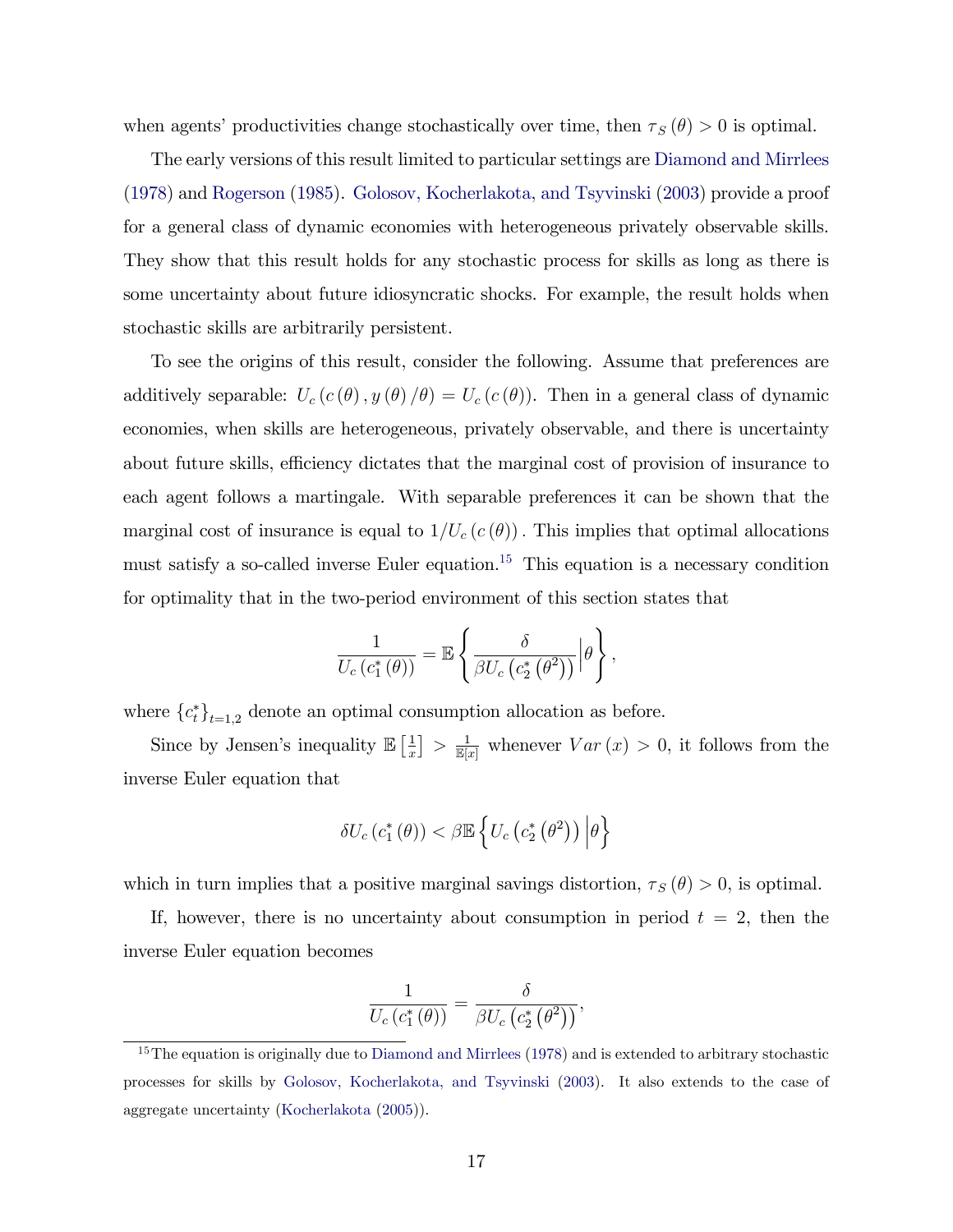or simply  $\delta U_c$   $(c_1^*(\theta)) = \beta U_c$   $(c_2^*(\theta^2))$ , which is a standard Euler equation describing the undistorted behavior of a consumer who chooses savings optimally. In other words, in a model with heterogeneous unobservable skills that do not stochastically change over time, it is optimal to have a zero capital tax [\(Werning](#page-36-2) [\(2002a\)](#page-36-2), [Golosov, Kocherlakota,](#page-33-2) [and Tsyvinski](#page-33-2) [\(2003\)](#page-33-2)).

To develop intuition for the positive implicit tax on savings, consider the following perturbation of an optimal allocation. For a particular  $\theta_1$ , decrease period  $t = 1$  consumption by  $\varepsilon$  for  $\theta_1$  and increase period  $t = 2$  consumption by  $\varepsilon/\delta$  for  $(\theta_1, \theta_2)$  for all  $\theta_2$ . Given that we started with an optimal allocation, this perturbation is incentive compatible and thus must not increase social welfare. That is, any positive effects of this perturbation must be cancelled by negative effects. The first two effects of the perturbation are standard. First, the perturbation increases social welfare by increasing period  $t = 2$  expected utility by  $\beta \frac{\varepsilon}{\delta}$  $\frac{\varepsilon}{\delta} \mathbb{E}$  $\left\{U_c\left(c_2^*\left(\theta^2\right)\right)\bigg|\theta_1\right\}$ . Second, the perturbation decreases social welfare and the utility in period  $t = 1$  by  $\varepsilon U_c$   $(c_1^*(\theta))$ . However, there is also a third effect related to the provision of incentives given the information friction. The perturbation reduces incentives to work in period  $t = 2$  by reducing covariance between the skills  $\theta_2$  and period  $t = 2$  utility of consumption. This further reduces social welfare. As the increase in the social welfare due to the first effect should be equal to the sum of the second and the third effects, we obtain that  $\varepsilon U_c (c_1^*(\theta)) < \beta \frac{\varepsilon}{\delta} \mathbb{E}$  $\left\{U_c\left(c_2^*\left(\theta^2\right)\right)\bigg|\theta_1\right\}$ . This implies that a positive marginal savings distortion,  $\tau_s(\theta) > 0$ , is optimal. In other words, distorting the savings decisions at the optimum improves provision of dynamic incentives.

It is important to note, however, that the optimality of the positive intertemporal wedge - or implicit tax on savings - does not necessarily imply that there needs to be optimally a positive capital tax. Nor does it imply that wedges are necessarily equal to taxes. Rather, the main insight here is that any optimal dynamic tax policy or a social insurance system has to take into account agents' ability to save. Generally, though, taking into account agents' ability to save implies that savings should be discouraged.

This result is in sharp contrast with the Chamley-Judd result [\(Judd](#page-34-7) [\(1985\)](#page-34-7) and [Chamley](#page-33-7) [\(1986\)](#page-33-7)) obtained in representative-agent macroeconomic Ramsey settings. The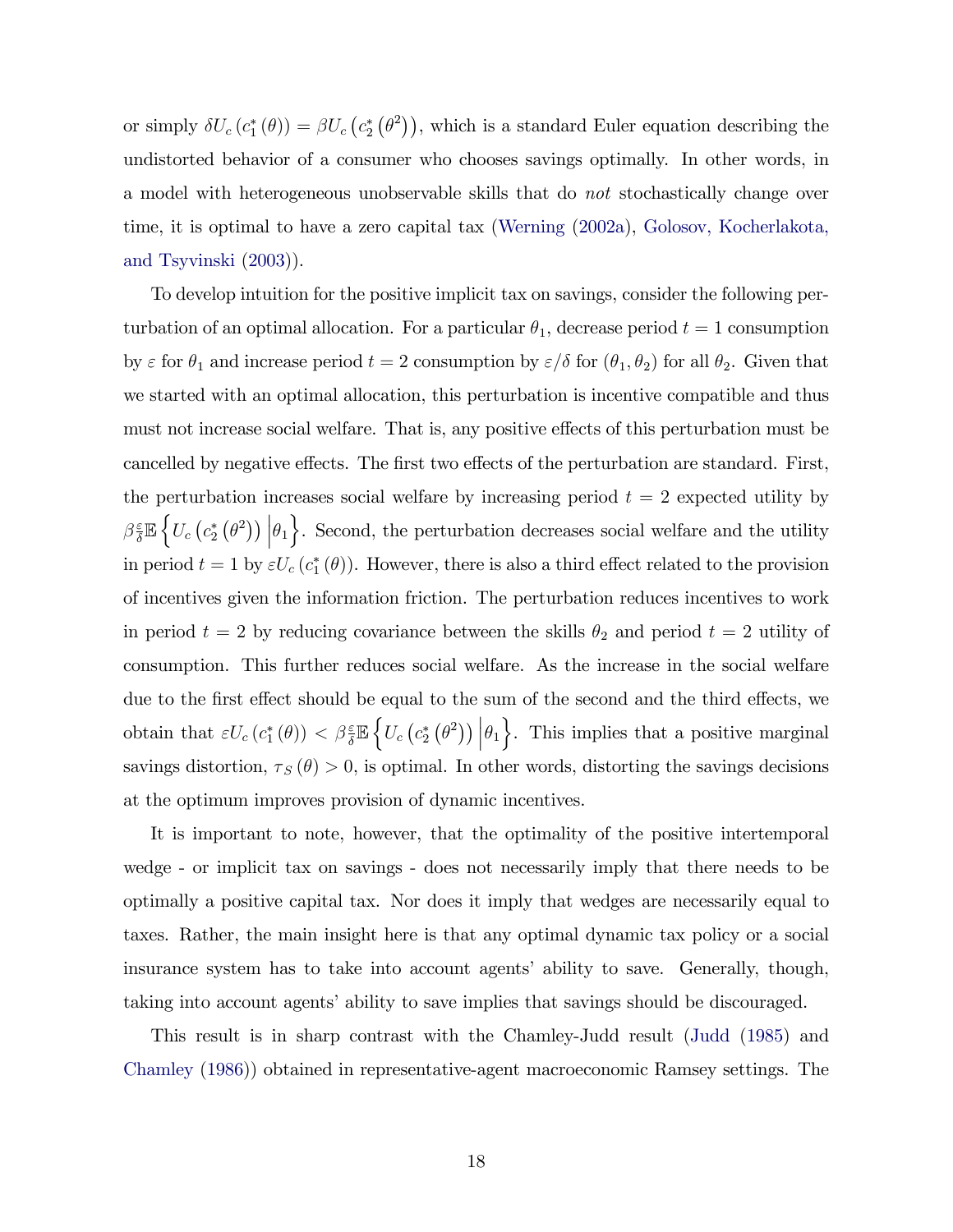Chamley-Judd result states that in the long-run capital should go untaxed.<sup>[16](#page-18-0)</sup>

#### 3.3 Quantitative insights

In step with theoretical advances, several studies have carried out quantitative analyses of the optimal size of wedges, levels and shapes of taxes that implement the optimum, and welfare gains from improving tax policy. When it comes to computationally solving for a constrained dynamic optimum, one major roadblock is the size of the problem. On the face of it, the number of incentive constraints seems to be the culprit because it increases exponentially as the number of periods goes up or the number of types increases. However, the deeper underlying reason for the large size of these problems is history dependence. That is, the dependence of allocations on all - in the general case - of the previous realizations of shocks. Thus any restriction that curtails history dependence makes quantitative explorations easier.

One extreme is to assume i.i.d. shocks, i.e.,  $F(\theta'|\theta) = F(\theta')$ , as [Albanesi and Sleet](#page-32-0) [\(2006\)](#page-32-0) do. A way to exploit the assumption of i.i.d. shocks is to formulate the problem recursively with a one-dimensional state variable that can be interpreted as promised utility from that period on. The ability to formulate the planner's dynamic problem recursively with low-dimensional state variables is a significant computational advantage. [Albanesi](#page-32-0) [and Sleet](#page-32-0) [\(2006\)](#page-32-0) assume i.i.d. shocks to skills and follow [Atkeson and Lucas](#page-32-8) [\(1992\)](#page-32-8) to rewrite the problem recursively. For their quantitative examination, [Albanesi and Sleet](#page-32-0)  $(2006)$  choose utility function with income effects that is additively separable between consumption and work effort. They compute an implementation of their constrained optimum and examine the levels and shapes of the optimal capital and labor taxes. They find that optimal taxes are generally nonlinear in labor earnings and accumulated wealth and labor earnings taxes are generally lower than what [Diamond](#page-33-0) [\(1998\)](#page-33-0) and [Saez](#page-35-3) [\(2001\)](#page-35-3) find using the micro approach.

To further illustrate the case of i.i.d. shocks to skills, in [Golosov, Troshkin, and](#page-34-2) [Tsyvinski](#page-34-2) [\(2009b\)](#page-34-2) we perform numerical simulations for the optimal labor and savings

<span id="page-18-0"></span><sup>&</sup>lt;sup>16</sup>The extension of this analysis to environments whith no steady state is provoded in [Judd](#page-34-8) [\(1999\)](#page-34-8).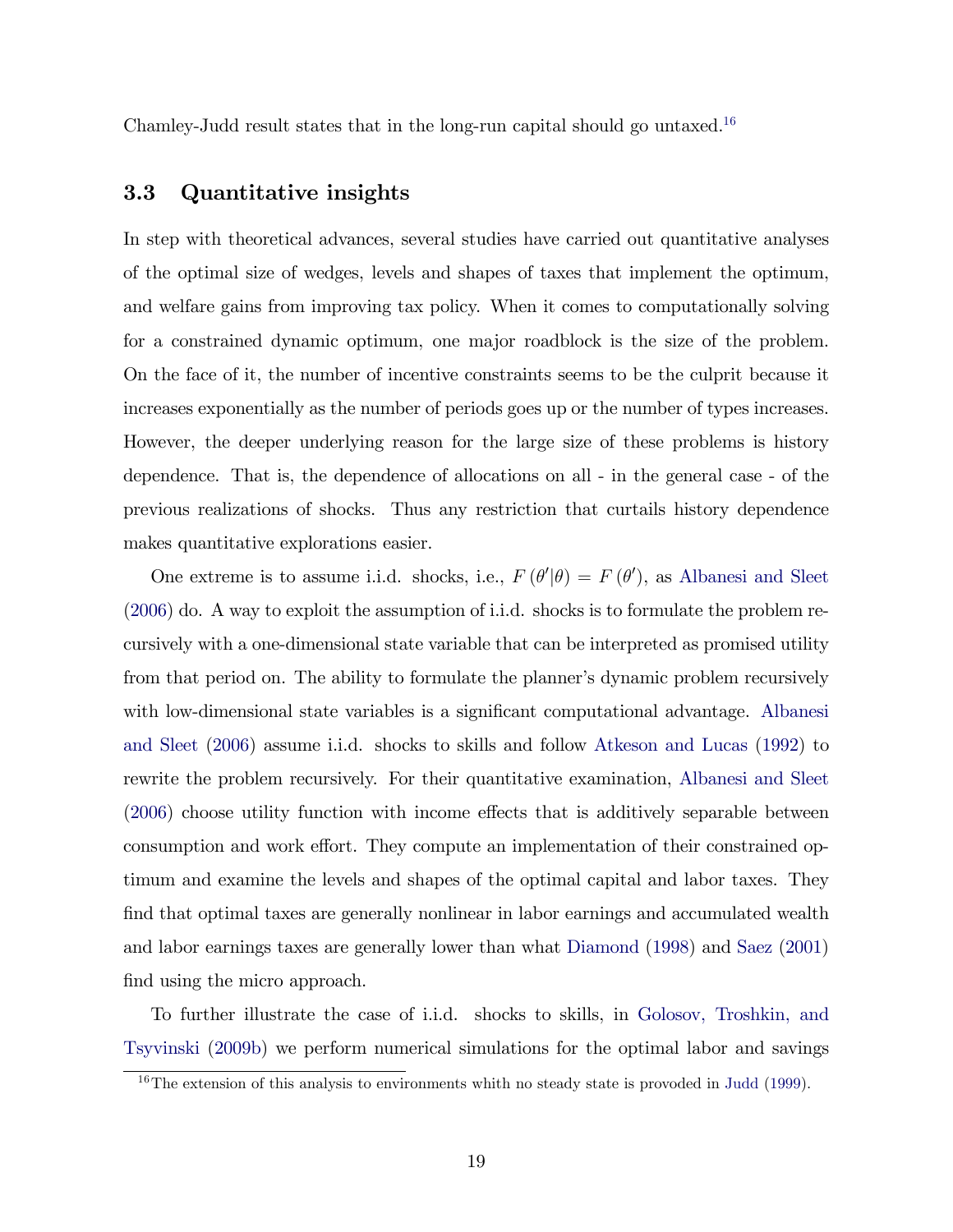wedges in a two-period setting based on empirical data and realistic parameter values. The analysis there naturally extends the quantitative analysis of the static model in Section [2](#page-3-0) as well as in [Diamond](#page-33-0) [\(1998\)](#page-33-0) and [Saez](#page-35-3) [\(2001\)](#page-35-3). Our optimal labor distortions are U-shaped in both periods.

In [Golosov, Troshkin, and Tsyvinski](#page-34-2) [\(2009b\)](#page-34-2), we use similar data to the ones used in the literature discussed in Section [2.](#page-3-0) For simplicity, we assume exponential preferences and a utilitarian planner. Note that exponential preferences imply no income effects just as the preferences discussed in Section [2](#page-3-0) . Therefore, one can compute the implied skills for the i.i.d. case from the static consumption-labor margin as well as one can in the static model. The quantitative results in [Golosov, Troshkin, and Tsyvinski](#page-34-2) [\(2009b\)](#page-34-2) show that the marginal labor distortions in period  $t = 2$  of our dynamic two-period economy with i.i.d. shocks coincide with those of the static economy. The pattern of optimal marginal labor distortions is similar to the results in [Diamond](#page-33-0) [\(1998\)](#page-33-0) and [Saez](#page-35-3) [\(2001\)](#page-35-3) for static Mirrlees economies - they exhibit a U-shaped pattern. We also observe a U-shaped pattern of labor distortion in period  $t = 1$ , although it is less pronounced. An important difference with the static case is that the level of distortions is substantially lower in period  $t = 1$  for all income groups. The intuition for this result is that dynamic provision of incentives enables the planner to lower distortions in period  $t = 1$ . Finally, we also find that the savings wedge increases for all income levels and is numerically significant.

Moving to the other side of the spectrum from i.i.d. shocks, another extreme example that restricts history dependence in a different way and facilitates quantitative explorations is the problem of providing disability insurance efficiently.<sup>[17](#page-19-0)</sup> To make our discussion more concrete, consider a two-period example of this dynamic social insurance problem. In period  $t = 1$  all agents are able to work. Any able worker can become disabled with some probability in period  $t = 2$  (later in life), i.e., with positive probability  $\theta_2 = 0$  given any  $\theta_1$ . It is relatively easy for a worker to falsely claim disability. For instance, a worker can pretend to be suffering from back pain, which is difficult to verify. We are interested then in designing an optimal disability insurance system. Such a system

<span id="page-19-0"></span><sup>&</sup>lt;sup>17</sup>For more on these types of problems see [Diamond and Mirrlees](#page-33-1) [\(1978\)](#page-33-1) and [Golosov and Tsyvinski](#page-34-0) [\(2006\)](#page-34-0).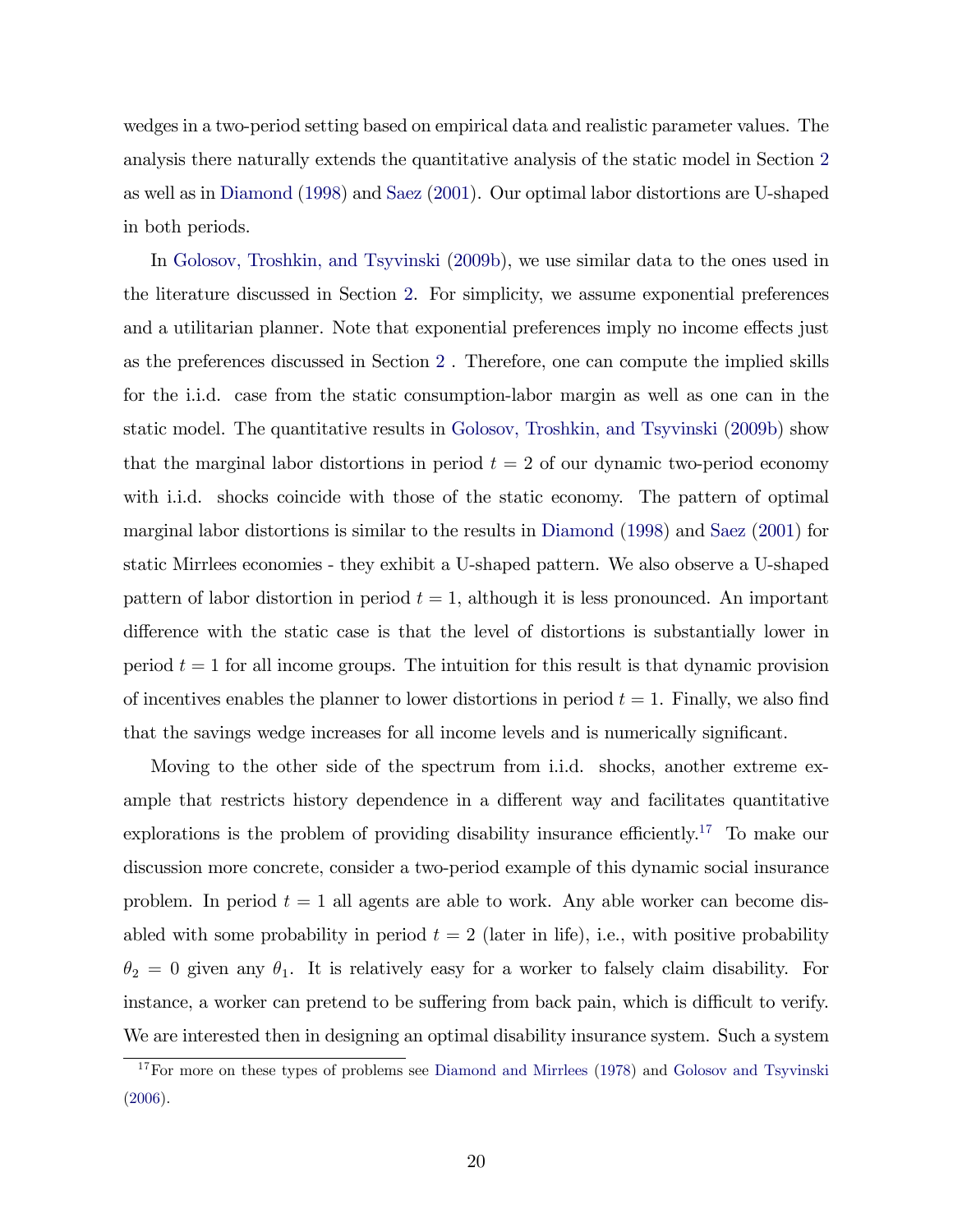would provide adequate transfers to the truly disabled workers, i.e., the one with  $\theta_2 = 0$ , while discouraging fake disability applications from those with  $\theta_2 > 0$ . The decision of a worker to claim disability is necessarily dynamic: a claim in period  $t = 2$  is reflected in the worker's choices in period  $t = 1$ . For example, an able worker facing a given transfer scheme can increase or decrease his savings in period  $t = 1$ . This savings choice will necessarily increase or decrease his willingness to falsely claim disability benefits in period  $t=2.$ 

In a T-period setting, [Golosov and Tsyvinski](#page-34-0) [\(2006\)](#page-34-0) assume permanent disability shocks (i.e., a disabled worker can not later become able again). They compute the optimal allocation and show that the welfare gains from improving disability insurance system might be large.

Relative to the dynamic settings above, environments with some degree of skill shock persistence are markedly less explored quantitatively. This is hardly surprising since persistent shocks pose more challenging computational problems. Dynamic settings with persistent shocks are important examples of environments where history dependence in optimal allocations plays a key role. Empirical studies suggest that there is significant degree of persistence in the idiosyncratic shocks to labor productivity, implying the importance of persistent skill shocks in studying dynamic optimal taxation (see, for example, [Storesletten, Telmer, and Yaron](#page-36-10) [\(2004\)](#page-36-10)).

An important step towards quantitatively studying dynamic settings with persistent shocks is made by [Kapicka](#page-35-10)  $(2008)$ . He develops a first-order approach to simplify the recursive formulation of the planning problem. This leads to a substantial reduction of the state space of the dynamic program and curtails the computational challenges of history dependence. In numerical simulations, [Kapicka](#page-35-10) [\(2008\)](#page-35-10) finds that the optimal marginal distortions differ significantly between the i.i.d. and persistent shock cases.

In [Golosov, Troshkin, and Tsyvinski](#page-34-2) [\(2009b\)](#page-34-2), we address the case of persistent shocks analytically by combining the elements of micro and macro approaches. The insights we develop there - which are the basis for the discussion in Section [4](#page-28-0) - can help interpret our quantitative results. In [Golosov, Troshkin, and Tsyvinski](#page-34-2) [\(2009b\)](#page-34-2), we quantitatively analyze a two-period example with persistent shocks based on empirical data and realistic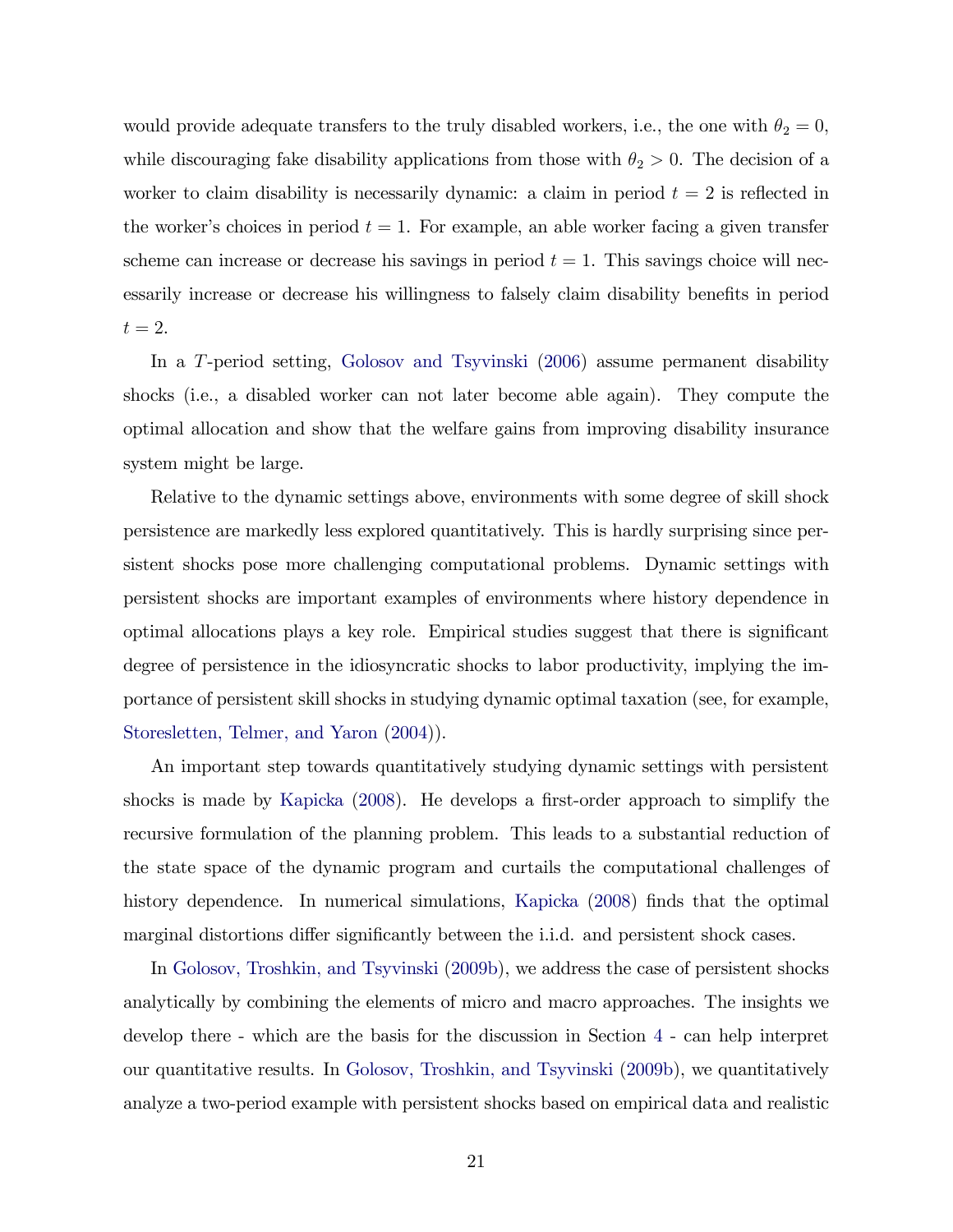parameter values. We find that the pattern of labor distortions in period  $t = 1$  in the economy with persistent shocks is similar to the static case in Section [2](#page-3-0) and the i.i.d. case above. However, in contrast with the i.i.d. case, different first-period income groups face very different labor distortions in period  $t = 2$ . The labor distortions of agents who in period  $t = 1$  had high income are much higher than their labor distortions in period  $t = 1$  (and higher than in the i.i.d. case). The labor distortions for agents who in period  $t = 1$  had low income do not change significantly from their earlier distortions (and are lower than in the i.i.d. case). Another observation we make in [Golosov, Troshkin, and](#page-34-2) [Tsyvinski](#page-34-2) [\(2009b\)](#page-34-2) is that the labor distortions no longer follow a U-shape pattern found in the i.i.d. and static simulations. Finally, we find that the savings wedge increases for all income levels and the overall pattern remains similar to the i.i.d. case with the only difference that the level of the savings distortion is lower. In [Golosov, Troshkin, and](#page-34-9) [Tsyvinski](#page-34-9) [\(2009a\)](#page-34-9), we further quantitatively explore the question of general empirically relevant persistent shock processes at length.

The case of a particular form of persistent shocks in a two-period model is considered by [Golosov, Tsyvinski, and Werning](#page-34-1) [\(2006\)](#page-34-1). They simulate optimal policy when idiosyncratic shocks follow a stochastic process where each agent in period  $t = 2$  can, with equal probability, either stay as productive as he was in period  $t = 1$  or receives a shock that makes the agent less productive.

The numerical simulations and quantitative insights of the macro literature we discuss above are all looking for an optimal policy and possibly the results of a reform towards it. Another quantitative route to take is to consider partial reforms. Rather than finding the full optimum, a variety of papers using the macro approach considers partial changes in the taxes or insurance systems that can improve upon the current system.

One example of this approach is [Farhi and Werning](#page-33-8) [\(2009\)](#page-33-8). They consider the welfare gains from partial reforms that introduce optimal savings distortions into the actual tax code but leave the labor allocations unchanged. They compute the efficiency gains from introducing optimal savings distortions by comparing the welfare outcome to an equilibrium where agents' saving decisions are not distorted. The study also investigates how these welfare gains depend on a limited set of features of the economy and finds that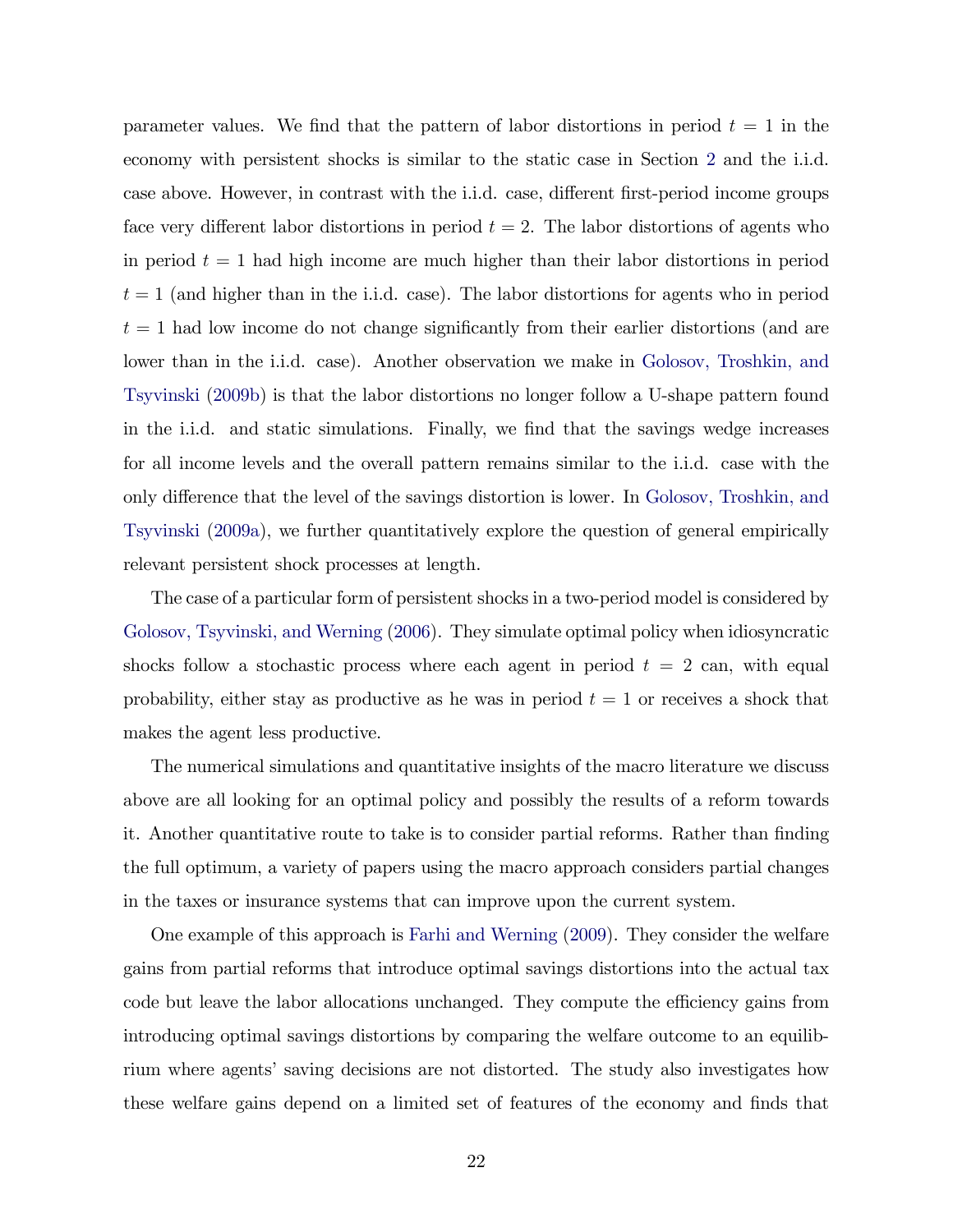general equilibrium effects play an important role. Another route for a partial tax reform in a dynamic setting is to compute the optimal tax schedule in a model where the tax function is restricted to a specific functional form. By allowing the parameters of the tax function to change optimally one can allow for a wide range of shapes of tax systems, including progressive taxation, non-discriminatory lump-sum taxation, and various exemptions. This is the route taken in [Conesa and Krueger](#page-33-9) [\(2006\)](#page-33-9), [Conesa, Kitao, and](#page-33-10) [Krueger](#page-33-10) [\(2009\)](#page-33-10) and [Golosov, Troshkin, and Tsyvinski](#page-34-9) [\(2009a\)](#page-34-9). [Weinzierl](#page-36-6) [\(2008\)](#page-36-6) performs a partial reform study to determine welfare gains and optimal taxes in a calibrated model with age-dependent taxes. He uses individual wage data from the PSID and simulates a dynamic model that generates robust implications. He Önds that age dependence lowers marginal taxes on average and especially on high-income young workers. Also, age dependence lowers average taxes on all young workers relative to older workers when private saving and borrowing are restricted. [Weinzierl](#page-36-6) [\(2008\)](#page-36-6) finds that, despite its simplicity, age dependence generates large welfare gains both in absolute size and relative to fully optimal policy.

Finally, an important quantitative insight is an estimate of the fraction of labor productivity that is private information. A recent study by [Ales and Maziero](#page-32-9) [\(2007\)](#page-32-9) estimates the fraction of labor productivity that is private information in a life cycle version of a dynamic Mirrlees economy with publicly and privately observable shocks to individual labor productivity. They find that for the model and data to be consistent, a large fraction of shocks to labor productivities must be private information.[18](#page-22-0)

### 3.4 Implementations

The characterization of optimal allocations and optimal distortions is only one part of the macro approach to dynamic optimal taxation. Ultimately, we are interested in learning what kinds of taxes implement optimal allocations. Unlike in the static settings of the

<span id="page-22-0"></span><sup>18</sup>See also [Farhi and Werning](#page-33-11) [\(2007\)](#page-33-11) for the analysis of estate taxation in an intergenerational dynastic model with dynamic private information that shows that estate taxes should be progressive. [Hosseini,](#page-34-10) [Jones, and Shourideh](#page-34-10) [\(2009\)](#page-34-10) in a model of endogenous fertility with private information on productivity show that estate taxes are positive, and there are positive taxes on the family size.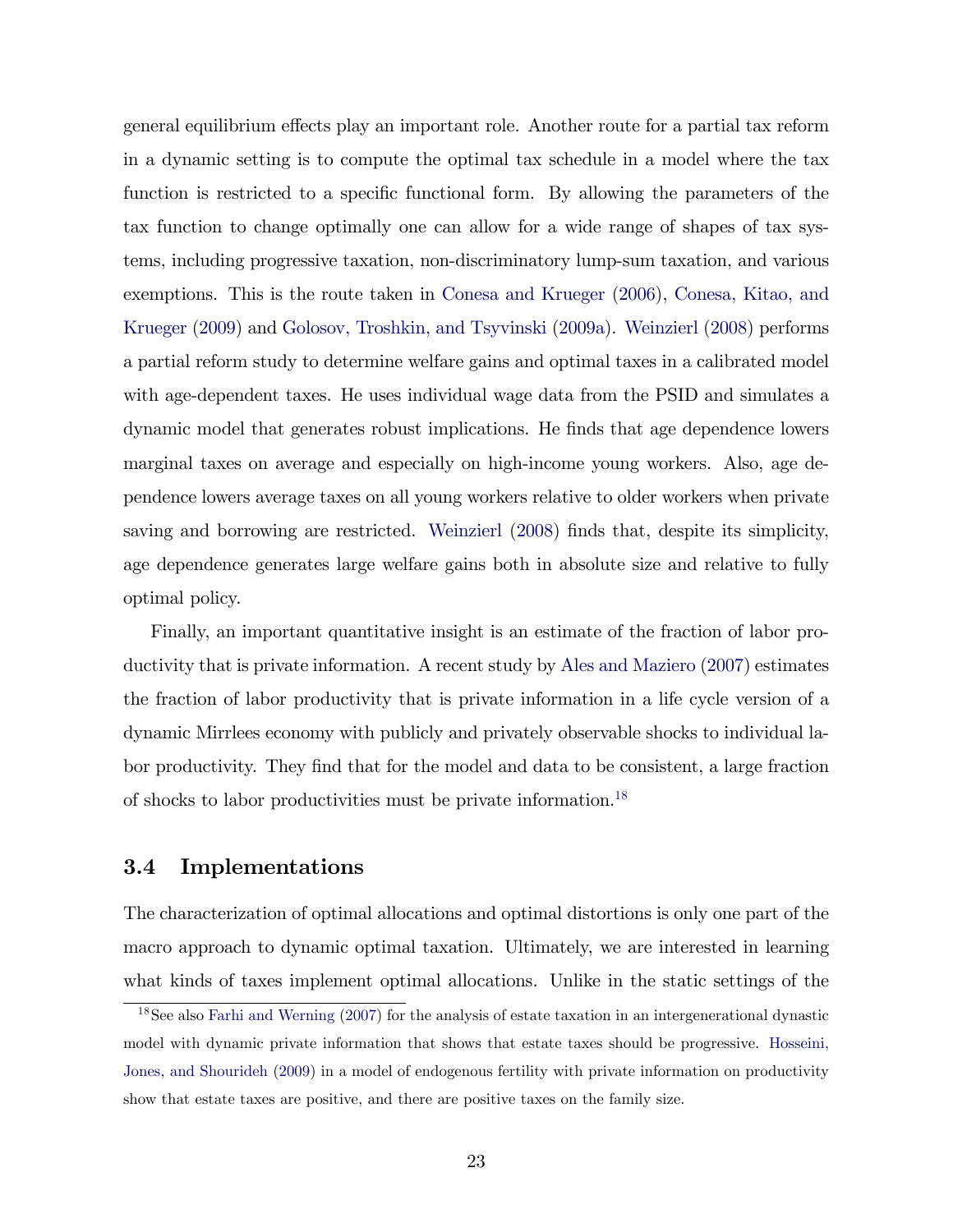micro literature on optimal taxation, in dynamic Mirrlees taxation models, optimal wedges do not necessarily coincide with marginal taxes implementing optimal allocations (see, for example, [Grochulski and Kocherlakota](#page-34-11) [\(2007\)](#page-34-11), [Albanesi and Sleet](#page-32-0) [\(2006\)](#page-32-0), [Golosov and](#page-34-0) [Tsyvinski](#page-34-0) [\(2006\)](#page-34-0), [Kocherlakota](#page-35-5) [\(2005\)](#page-35-5)). Thus the study of the implementations of optimal programs is an important part of the macro approach to taxation. Next, we discuss some recent implementation results in this literature. All of the implementations below have two key features:  $(i)$  taxes or transfers have to be conditioned on the amount of savings that agent accumulates, and (ii) there is some degree of history dependency.

First, consider the disability insurance example described earlier. Consider a system of disability transfers that provides a disabled worker with, say, \$1000. An able worker contemplates in period  $t = 1$  whether to work or to claim disability in period  $t = 2$ . If he fakes disability, he will receive \$1000 in period  $t = 2$  with probability one. If he does not fake and claims disability only if he is truly disabled, he will receive \$1000 if he is disabled (with some probability less than one) and a higher amount from work if he is able. Given this transfer system, the worker who chooses to falsely claim disability will then have higher savings because he expects to receive \$1000 for sure and not work. A disability insurance scheme that introduces a tax on savings (for example, by asset-testing, i.e., paying benefits only to those with low enough assets) will then discourage fake disability claims and thus move closer to the optimum potentially implementing it.

[Golosov and Tsyvinski](#page-34-0) [\(2006\)](#page-34-0) show that the optimal disability insurance system can be implemented as a competitive equilibrium with taxes where the optimal allocation is implemented due to the presence of an asset-tested disability insurance system. That is, the system makes a disability benefit payment only if an agent has assets below a specified maximum. Given this type of disability insurance system in place, if an agent considers claiming disability insurance falsely, he will not find doing so beneficial unless he adjusts his savings accordingly. And if the agent increases his savings in the preparation for a false claim of disability insurance, then he will not be able to receive the disability benefits. [Golosov and Tsyvinski](#page-34-0) [\(2006\)](#page-34-0) quantitatively evaluate the implementation of the optimum with an asset-tested disability insurance system and show that the welfare gains from asset testing are large.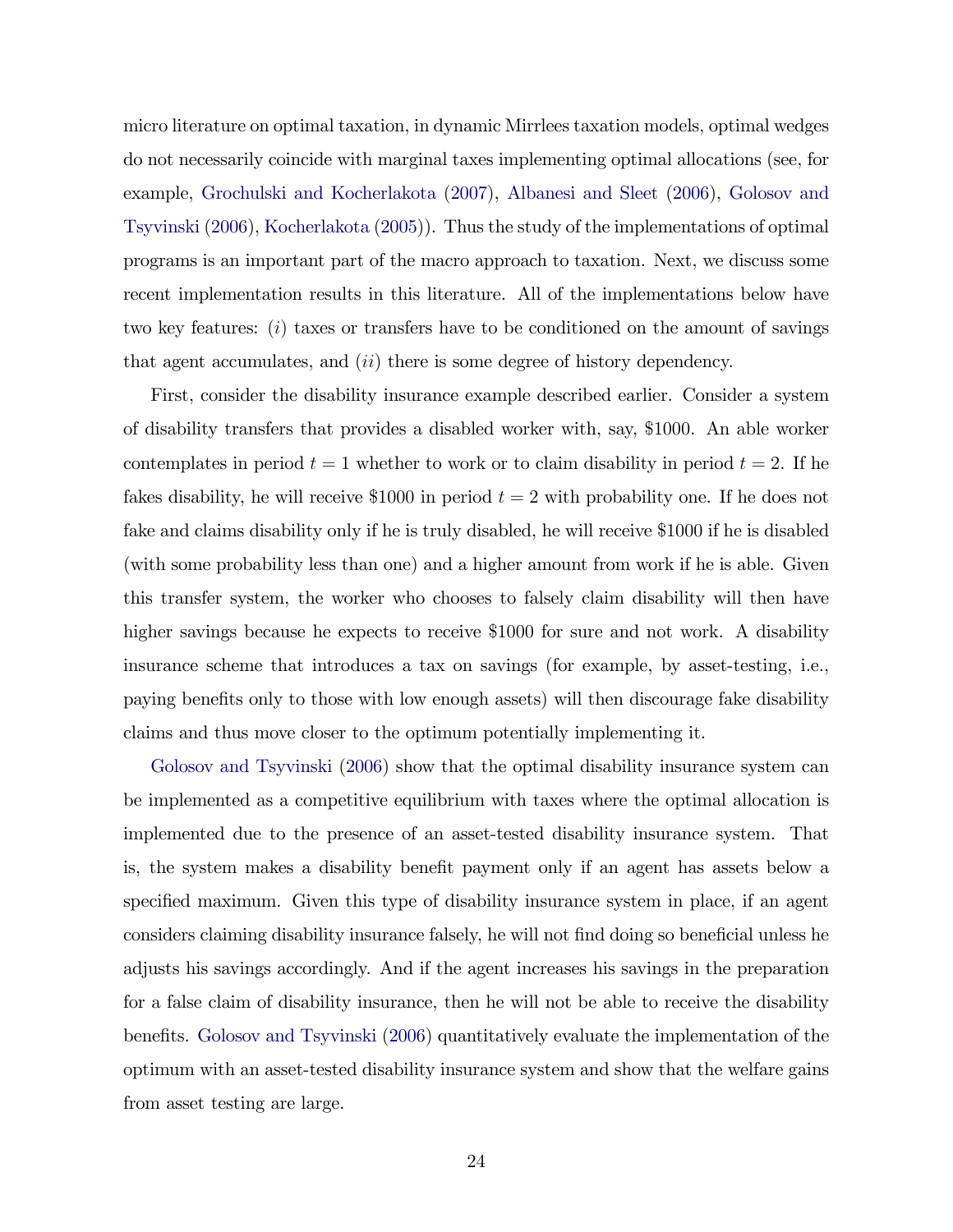[Kocherlakota](#page-35-5) [\(2005\)](#page-35-5) studies a dynamic setting with no restrictions on the stochastic evolution of skills over time. He constructs a tax system that implements the optimal allocation in the following way. The taxes are constrained to be linear in an agent's accumulated savings, but can be arbitrarily nonlinear in his current and past labor incomes. In this implementation, savings taxes in a given period must optimally depend on the individual's labor earnings in that period and the previous ones. However, in any period, the expectation of an agent's savings tax rate in the following period is zero. One possible implementation in these general dynamic environments is one in which capital taxes are regressive.

Several studies consider examples of special cases where implementations are particularly intuitive or practical. One example is [Albanesi and Sleet](#page-32-0) [\(2006\)](#page-32-0) who show that in a special case of i.i.d. processes for idiosyncratic skill shocks, a non-linear tax on savings and labor income implements the optimum. They also find that the optimal taxes are generally non-separable in savings and labor income and relate the shape of marginal savings and labor income tax functions to the properties of individual preferences. Another example is [Grochulski and Kocherlakota](#page-34-11) [\(2007\)](#page-34-11) who study optimal dynamic policy in environments with habit persistence. They show that in some models with habit formation implementations of the optimal allocation resemble a social security system in which taxes on savings are linear and all optimal taxes and transfers are history-dependent only at retirement. An implementation in the context of a model of entrepreneurship is studied in [Albanesi](#page-32-10) [\(2006\)](#page-32-10). That paper explores optimal taxes under a variety of market structures.

An important recent paper by [Werning](#page-36-11) [\(2009\)](#page-36-11) characterizes a system of nonlinear taxes on savings that implement any incentive compatible allocation. He restricts the savings tax to be independent of the current state. The tax schedule is differentiable under quite general conditions and its derivative, the marginal tax, coincides with the wedge in the agent's intertemporal Euler equation. Although he allows for nonlinear schedules, a linear tax often suffices. Finally, he shows how the savings tax can be made independent of the history of shocks.

Finally, in [Golosov, Troshkin, and Tsyvinski](#page-34-2) [\(2009b\)](#page-34-2), we provide a novel implementation of the optimal allocations in general dynamic environments. We refer to this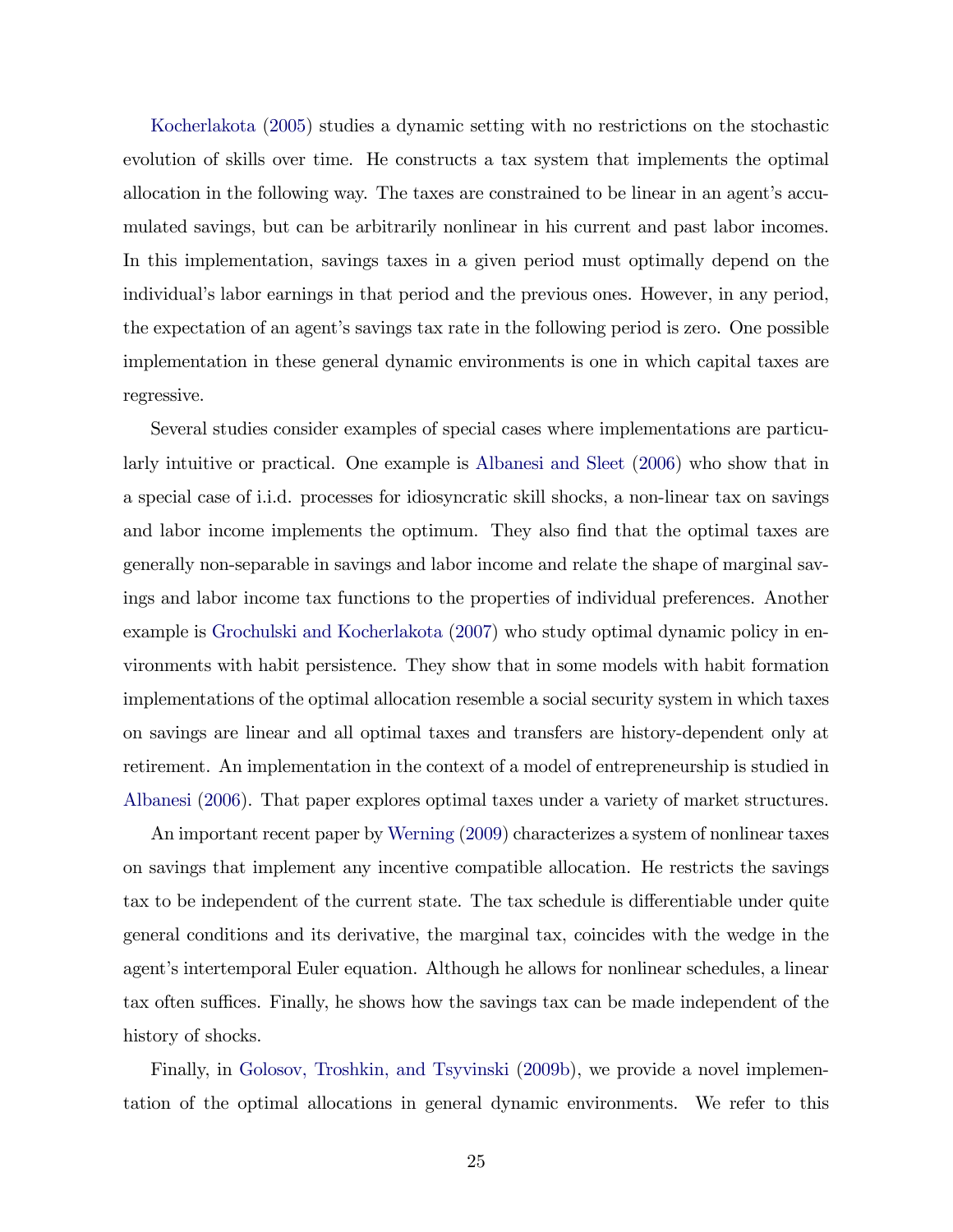implementation as a consolidated income accounts (CIA) tax system. In a given period in a general dynamic Mirrlees environment, labor income tax depends on that period's labor income and on the balance on the CIA. The savings tax depends only on the amount of that periodís savings. The CIA balance is then updated as a function of labor income and its previous balance. We also show in [Golosov, Troshkin, and Tsyvinski](#page-34-2) [\(2009b\)](#page-34-2) that a CIA system takes a particularly simple form if the utility is exponential and the shocks are i.i.d. The tax system consists of a non-linear tax on capital income<sup>[19](#page-25-0)</sup>, non-linear labor income tax, and a CIA account. In each period a taxpayer can deduct the balance of the account from the total labor income tax bill. Thus, while all agents with the same labor income are facing the same marginal tax rate, the total tax bill is smaller for the agents with a higher CIA account. Similarly, updating the CIA balance follows a simple rule. In each period a change in the CIA balance is determined solely by the individual's labor income in that period.

#### 3.5 Private and public insurance

Since the macro literature addresses efficient provision of social insurance, it is important to be explicit about how private insurance markets operate. Policy prescriptions implied by the insights of the dynamic macro approach therefore depend on the availability of private insurance. Above, as it is done in much of the macro literature, we look at one extreme case of no private insurance to provide a useful benchmark. Now, we return to the question of private insurance markets and discuss some of the recent results.

An important aspect of designing optimal dynamic taxation and insurance system is to allow for the possibility of private insurance. In the environments where the only friction is unobservability of types one can show that the optimal allocation can be decentralized without any need of government intervention. [Prescott and Townsend](#page-35-11) [\(1984\)](#page-35-11) and [Atkeson](#page-32-8) [and Lucas](#page-32-8) [\(1992\)](#page-32-8) showed that allocations provided by competitive markets are constrained efficient. The intuition is that the private insurers can offer the same allocations as the planner would. This result does not mean, however, that the wedges present in the optimal

<span id="page-25-0"></span><sup>&</sup>lt;sup>19</sup>The capital tax implementation is based on [Werning](#page-36-11)  $(2009)$ .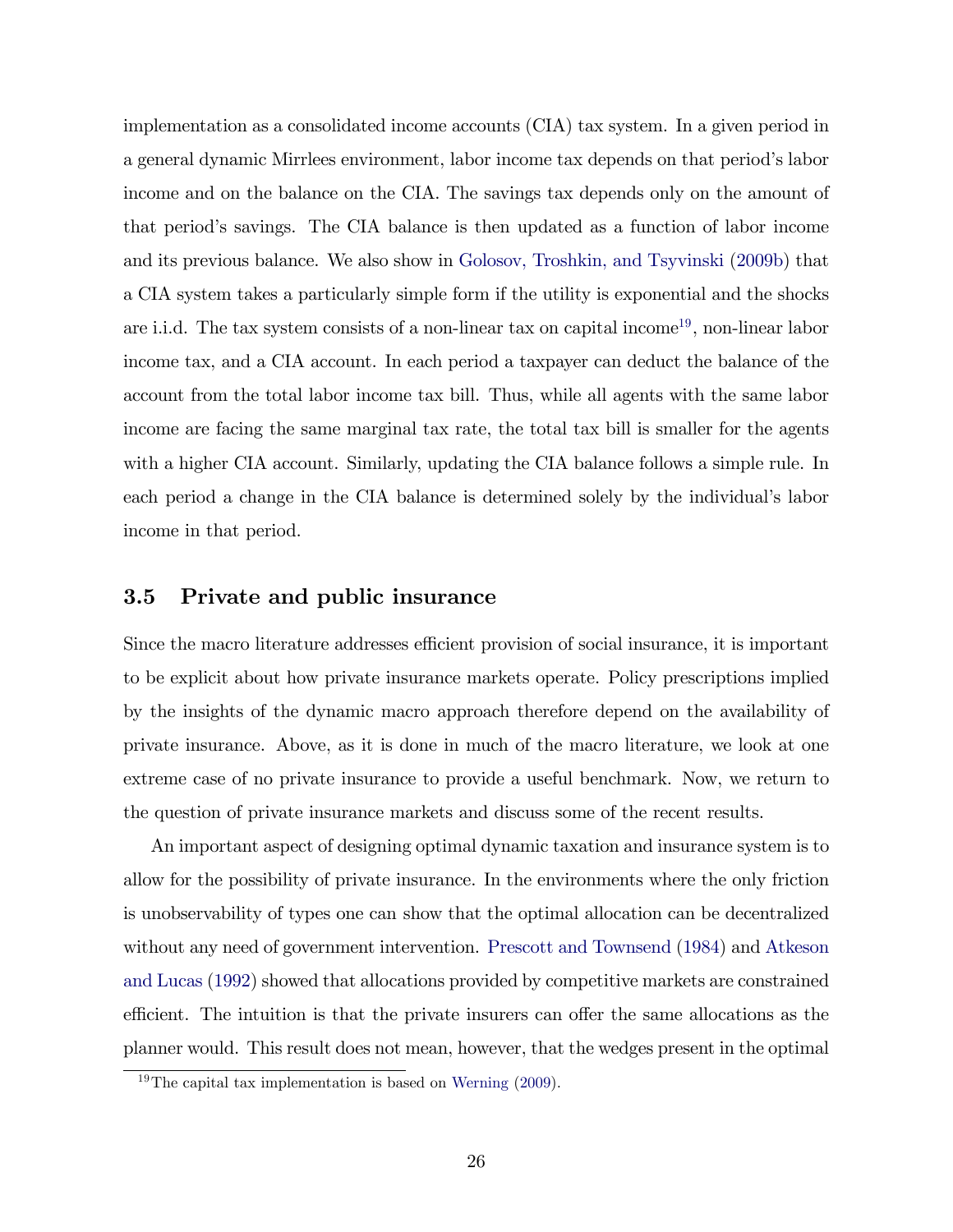allocation disappear in the decentralized competitive equilibrium allocation. Rather, the private insurers offer contracts that have the same wedges (for example, the same savings wedge) as the social planner would. The only effect of government insurance provision in this environment is complete crowding out of private insurance leaving allocations and welfare unchanged.

The case of observable consumption may have limited empirical relevance in modern economies. It is difficult to imagine that individual firms can preclude individual agents from engaging in credit market transactions or transactions with other firms. In a modern economy, it is very rare that a firm can condition its compensation on how much an agent saves in the bank, how much disability insurance he holds, etc. [Golosov and Tsyvinski](#page-34-6) [\(2007\)](#page-34-6) study an environment in which consumption is unobservable to the planner as agents can trade unobservably on private markets. An example of this in the context of the disability insurance - that we consider throughout this section - is a setting where workers are able to borrow or lend with a market determined interest rate and such transactions are not observable by the insurance agency. [Golosov and Tsyvinski](#page-34-6) [\(2007\)](#page-34-6) show that private insurance is not efficient and has to be supplemented with public intervention.

[Albanesi](#page-32-10) [\(2006\)](#page-32-10) considers several market structures that allow multiple assets and private insurance contracts. She explores optimal entrepreneurial capital taxation under these arrangements and proposes implementations of the optimal allocations in a model of entrepreneurship with a variety of market structures.

[Ales and Maziero](#page-32-11) [\(2009\)](#page-32-11) is a recent study that considers a dynamic Mirrleesian economy in which workers can sign insurance contracts with multiple Örms. That is, they extend the dynamic Mirrlees environment to add another friction in the form of nonexclusivity of contracts on the labor side. Their model endogenously divides the population into agents who are not monitored and have access to non-exclusive contracts and agents who have access to exclusive contracts. [Ales and Maziero](#page-32-11) [\(2009\)](#page-32-11) use the U.S. household level data and find that high school graduates satisfy the optimality conditions implied by the non-exclusive contracts, while college graduates behave like the group with access to exclusive contracts.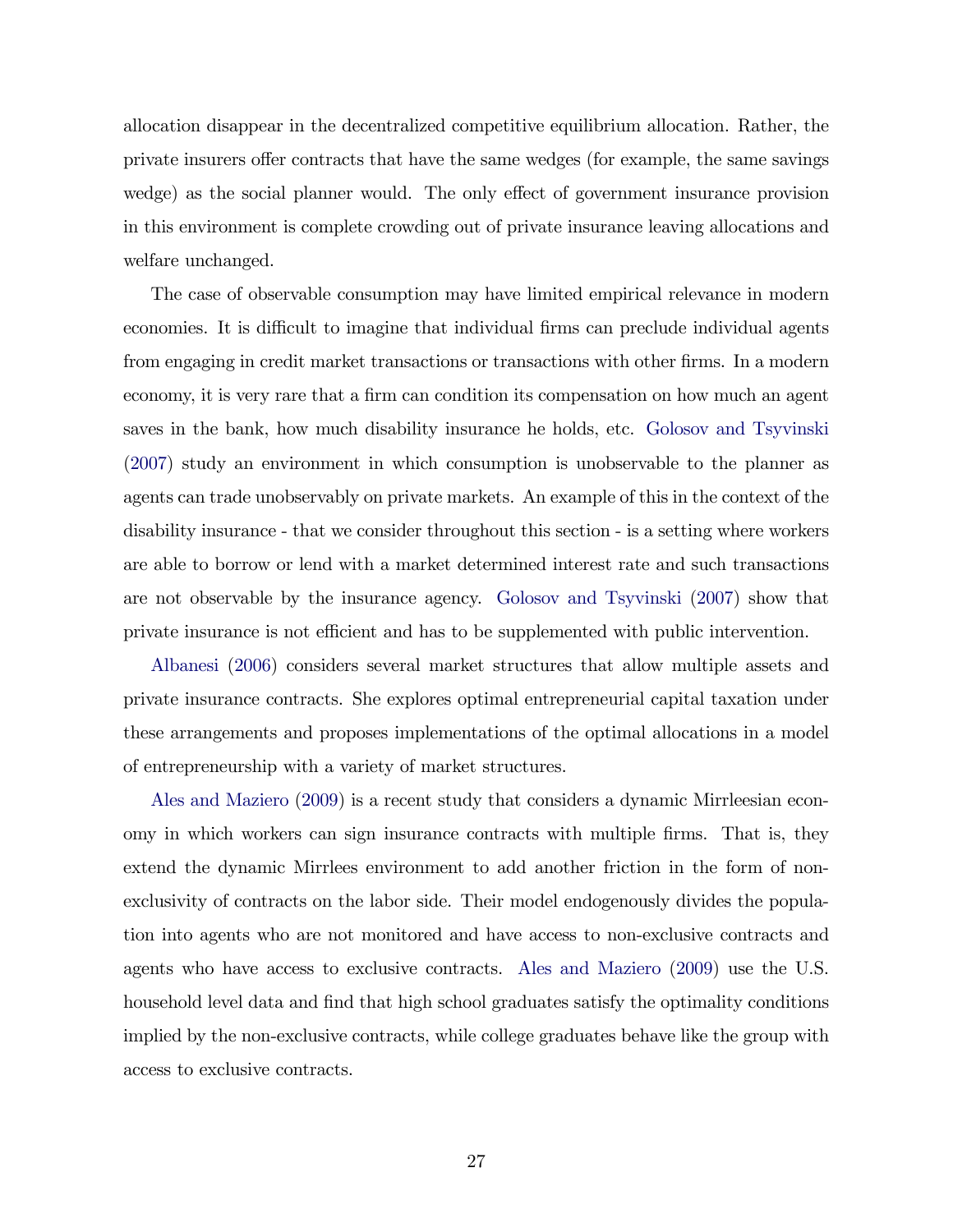#### 3.6 Challenges of the macro approach

The literature on dynamic Mirrlees problems has delivered many important insights into a broad variety of social insurance and taxation issues in dynamic context. Nevertheless, many intriguing and challenging questions still lie ahead for the macro approach.

First, it is generally difficult to solve for optimal allocations in dynamic environments, analytically or computationally. This is especially true in the case of persistent shocks. Second, as a result of optimal allocations in a given period depending on full history of reports, the optimal taxes that are suggested by dynamic environments may depend in a complex way on all of the past choices of individuals. Finally, the key challenge for macro approach is to produce concrete policy recommendations. For example, a recent survey of policy-relevance of optimal taxation models by [Mankiw, Weinzierl, and Yagan](#page-35-12) [\(2009\)](#page-35-12) states that "Most of the recommendations of dynamic optimal tax theory are recent and complex" and that "The theory of optimal taxation has yet to deliver clear guidance on a general system of ... taxation .... Instead, it has supplied more limited recommendations". One reason for that is that the analysis of the dynamic taxation models is often primarily theoretical and uses the language more familiar to a macroeconomist than to a public finance economist. Another reason is that optimal tax systems derived in these models are often difficult to interpret and connect to the empirical data of interest in policy applications. While the macro approach has not yet delivered easily implementable policy insights, [Banks and Diamond](#page-32-2) [\(2008\)](#page-32-2) argue in their Mirrlees Review chapter on direct taxation for the importance of the Mirrleesian - dynamic and static - models as a guide for policy.

In the next section, we argue that progress can be made by bridging the gap between the macro approach and the more standard public finance literature, much of which is done in a static framework. The focus of the next section is on the recent results of an analysis that combines the elements of the micro approach with the dynamics of the macro literature.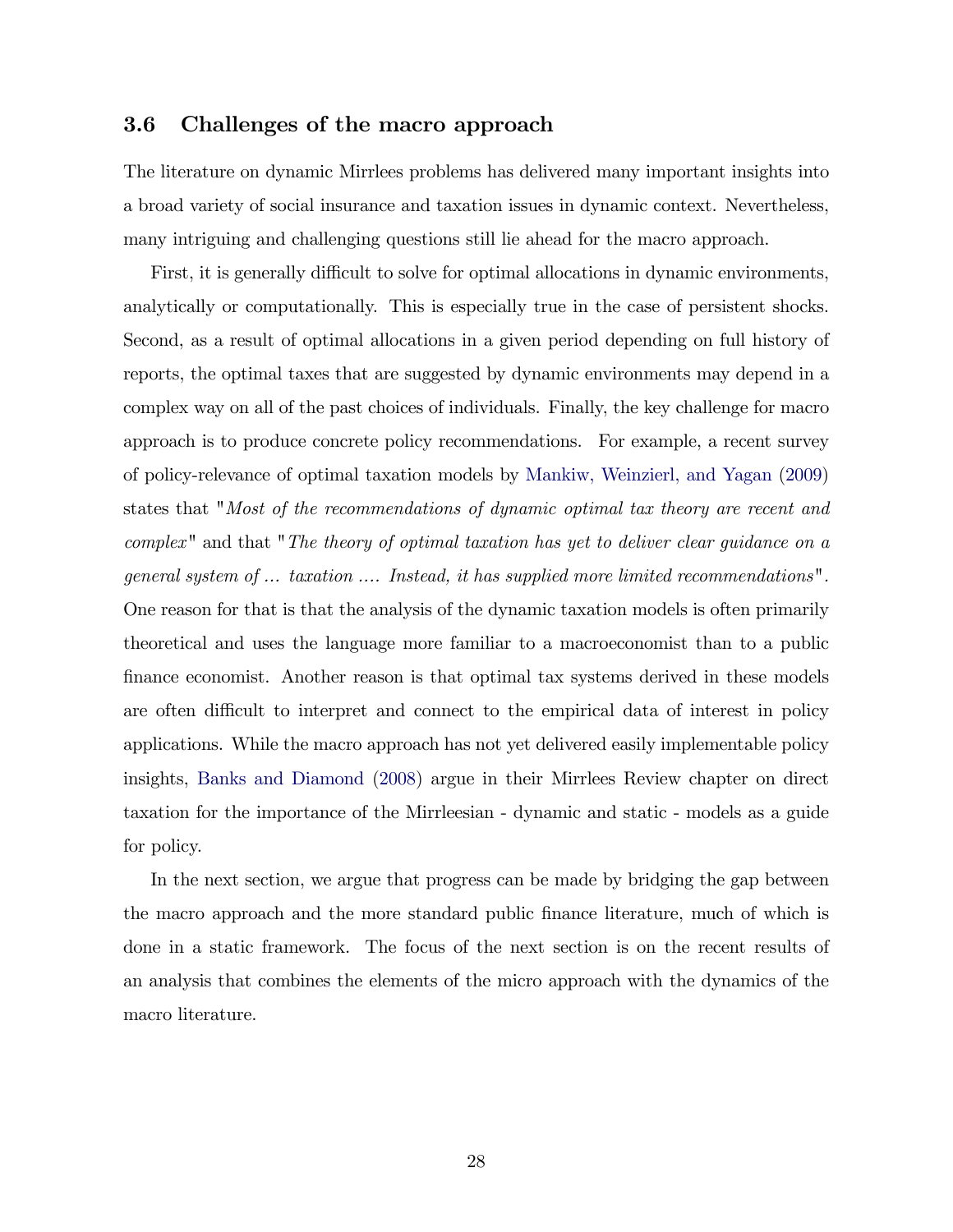## <span id="page-28-0"></span>4 Merging the Micro and Macro Approaches

In [Golosov, Troshkin, and Tsyvinski](#page-34-2) [\(2009b\)](#page-34-2) we develop a way to merge the elements of micro and macro approaches. This provides a methodology to derive simple formulas that facilitate the interpretation of the forces behind the optimal taxation results in dynamic settings. The formulas are easy to connect to empirically observable data. Obtained by applying the combined analysis, these formulas summarize the first-order conditions for the dynamic labor and savings distortions. As such, the analysis in [Golosov, Troshkin,](#page-34-2) [and Tsyvinski](#page-34-2) [\(2009b\)](#page-34-2) extends the micro-approach results of [Diamond](#page-33-0) [\(1998\)](#page-33-0) and [Saez](#page-35-3) [\(2001\)](#page-35-3) to dynamic settings of the macro literature discussed in Section [3.](#page-12-0)

The formulas for the dynamic labor distortions derived in [Golosov, Troshkin, and](#page-34-2) [Tsyvinski](#page-34-2) [\(2009b\)](#page-34-2) are conceptually similar to those derived in the static models of the micro literature that we discuss in Section [2.](#page-3-0) As in the static case, the shape of the income distribution, the redistributionary objectives of the government, and labor elasticity play key roles in the determination of optimal labor distortions in dynamic settings. However, the dynamics of the macro approach also adds significant differences to the analysis of optimal distortions. In [Golosov, Troshkin, and Tsyvinski](#page-34-2) [\(2009b\)](#page-34-2), we also perform computations for the optimal taxes in empirically realistic calibrated examples and find the results consistent with the insights offered by the formulas.

[Golosov, Troshkin, and Tsyvinski](#page-34-2) [\(2009b\)](#page-34-2) first consider the case of i.i.d. shocks. There are two key insights from this part of the analysis for the nature of labor distortions early in the life of an agent. First, the dynamic nature of the incentives represents itself as an additional term in the formula for the optimal distortions. This term effectively alters the welfare weights assigned to agents by the social planner. Second, this reweighing allows the use of dynamic incentives to lower marginal taxes for a fraction of sufficiently skilled agents early in their lives. [Golosov, Troshkin, and Tsyvinski](#page-34-2) [\(2009b\)](#page-34-2) also derive a formula representing the savings distortion. The key economic insight of the analysis here is that a high savings distortion should be applied to the high skilled agents as a way to lower their labor distortion. The intuition is that the effort of the highly skilled agents is highly valuable in production and thus deterring their deviations via a savings tax is particularly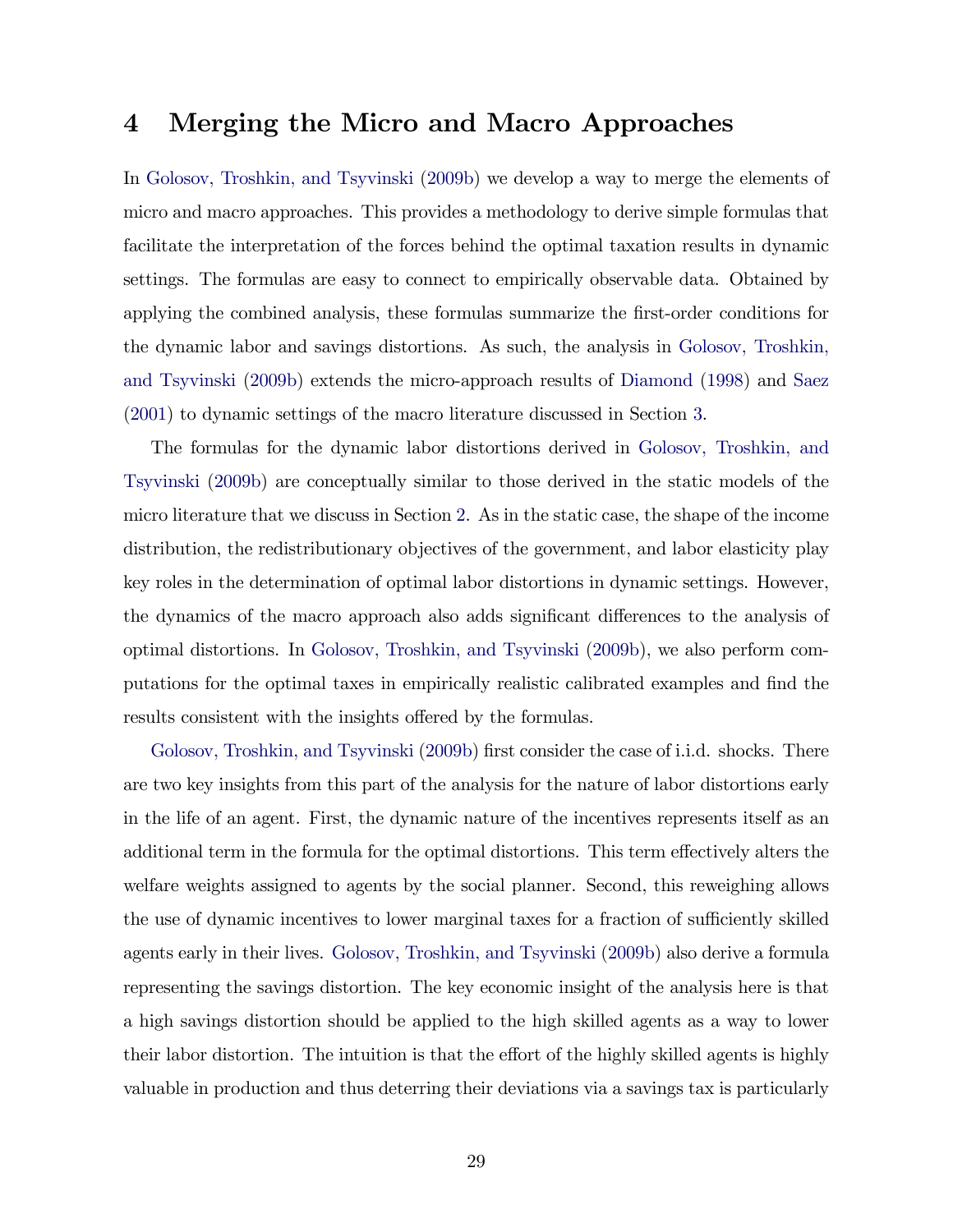important.

In the case of persistent shocks, [Golosov, Troshkin, and Tsyvinski](#page-34-2) [\(2009b\)](#page-34-2) show that there are two key insights in addition to the analysis of the static and the i.i.d. cases. The first difference is that the optimal labor distortion formulas now depend on conditional rather than on the unconditional distributions of skills. The second insight is that persistence adds an additional force to the optimal tax problem. When shocks are persistent, an agent misrepresenting his skill early in life has better information than the planner about the true realization of his shocks in the future. This consideration represents itself as a change in Pareto weights of the social welfare function that are assigned to different types of agents. The planner redistributes away from the types which are more likely to occur if an agent deviated earlier in life.[20](#page-29-1)

Finally, we note that in every period of a dynamic environment the planner needs both to redistribute between initial high and initial low types and to provide insurance against subsequent shocks. This suggests an implementation via an integrated tax and social insurance system. That is, it is optimal that labor distortions arise from the sum of all tax and social insurance programs rather than from income tax code alone. This also implies that various social insurance programs ought to be integrated. In this regard, in [Golosov, Troshkin, and Tsyvinski](#page-34-2) [\(2009b\)](#page-34-2), we show that an integrated tax system like a CIA tax system discussed in Section [3](#page-12-0) can keep track of past labor earning in a summarized fashion and condition transfers and taxes on the summary accounts.

## <span id="page-29-0"></span>5 Optimal Taxation and Political Economy

One additional issue that is important and closely related to the discussion above is that of the effects of the political economy considerations on optimal taxation. The papers considered above assume that the policymaker is a fictitious benevolent social planner with full commitment. But in reality the social programs and taxation are determined

<span id="page-29-1"></span> $^{20}$ [Battaglini and Coate](#page-33-12) [\(2008\)](#page-33-12) is one example in which the authors solve for the labor taxes in a dynamic Mirrlees economy. They show that when the utility of consumption is linear, labor taxes of all agents asymptotically converge to zero.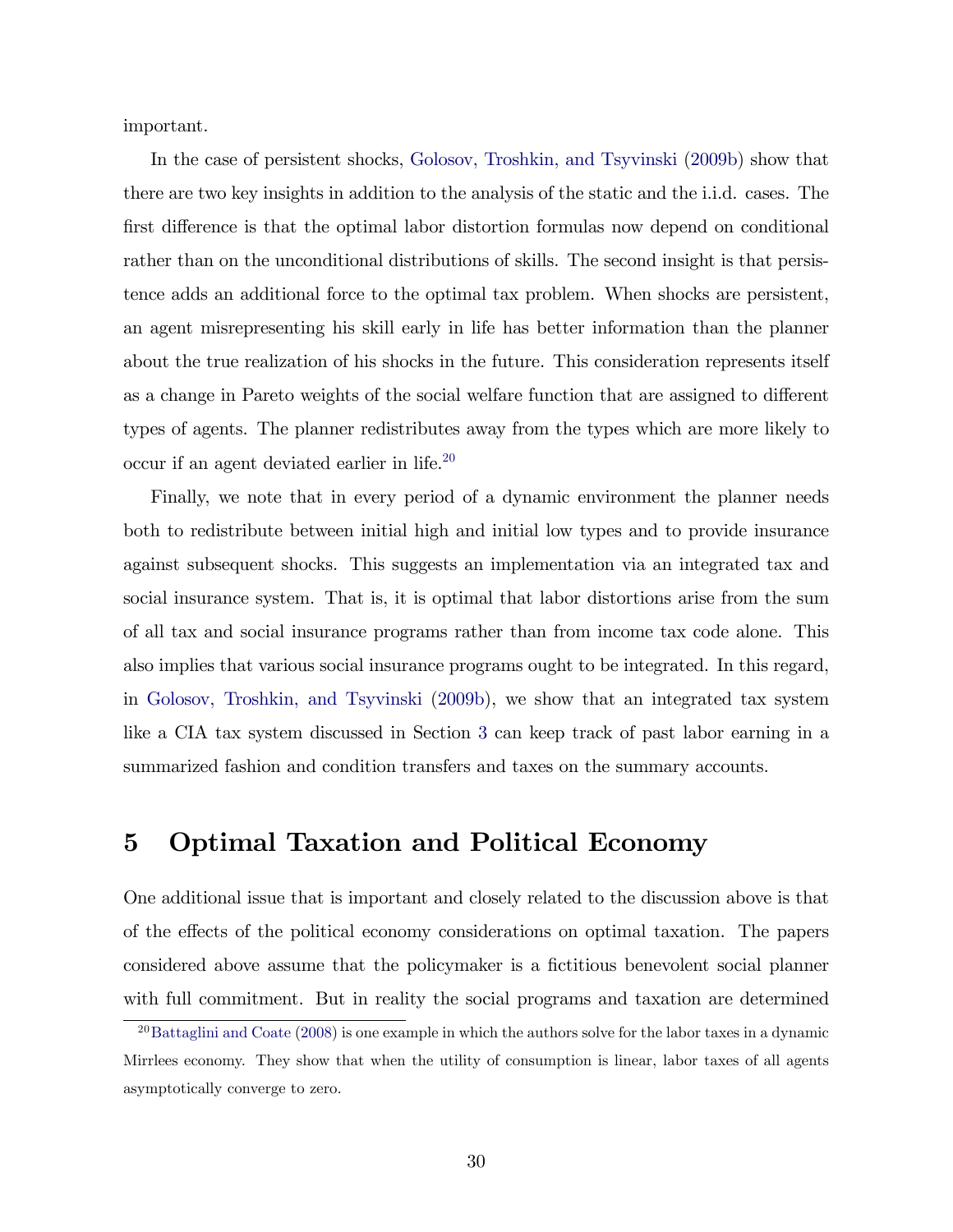by politicians. [Acemoglu, Golosov, and Tsyvinski](#page-32-6) [\(2008b\)](#page-32-6) and [Acemoglu, Golosov, and](#page-32-7) [Tsyvinski](#page-32-7) [\(2009a\)](#page-32-7) study the optimal Mirrlees taxation problem in a dynamic economy but, in contrast to the approach above, the policy is decided in a classical electoral ac-countability model of political economy<sup>[21](#page-30-0)</sup>. Politicians are self-interested (fully or partially) and cannot commit to promises. They can misuse the resources and the information they collect to generate rents. An important technical result of the analysis is that a version of revelation principle works despite the commitment problems and the different interests of the government. Using this tool, they show that if the government is as patient as the agents, then the best sustainable mechanism leads in the long run to allocation where the aggregate distortions arising from political economy disappear. In contrast, when the government is less patient than the citizens, there are positive aggregate political economy distortions even asymptotically. [Acemoglu, Golosov, and Tsyvinski](#page-32-5) [\(2008a\)](#page-32-5) also use this framework to compare centralized mechanisms operated by self-interested rulers to anonymous markets. A related environment is that of the debt policy in dynamic settings with linear taxes and self-interested politicians in [Yared](#page-36-12) [\(2009\)](#page-36-12).

[Farhi and Werning](#page-33-6) [\(2008\)](#page-33-6) is a recent study of efficient nonlinear taxation of labor and capital in a dynamic Mirrleesian model that incorporates political economy constraints in which policies are the outcome of democratic elections, and there is no commitment. Their main result is that the marginal tax on capital income is progressive, in the sense that richer agents face higher marginal tax rates.

In a related study, [Sleet and Yeltekin](#page-36-13) [\(2008\)](#page-36-13) embed a version of the dynamic macro environment considered in Section [3](#page-12-0) into a family of game settings that model political credibility considerations. The authors study political game settings with repeated probabilistic voting over mechanisms. That is, voters repeatedly choose among rival political parties and their respective versions of resource allocations. Politically credible allocations are then the allocations that are immune to this revision process via elections. [Sleet](#page-36-13) [and Yeltekin](#page-36-13) [\(2008\)](#page-36-13) show that optimal politically credible allocations solve a perturbed planning problem with social discount factors greater than the private one and welfare weights that tend to converge to 1.

<span id="page-30-0"></span><sup>21</sup>See also [Acemoglu, Golosov, and Tsyvinski](#page-32-12) [\(2009b\)](#page-32-12).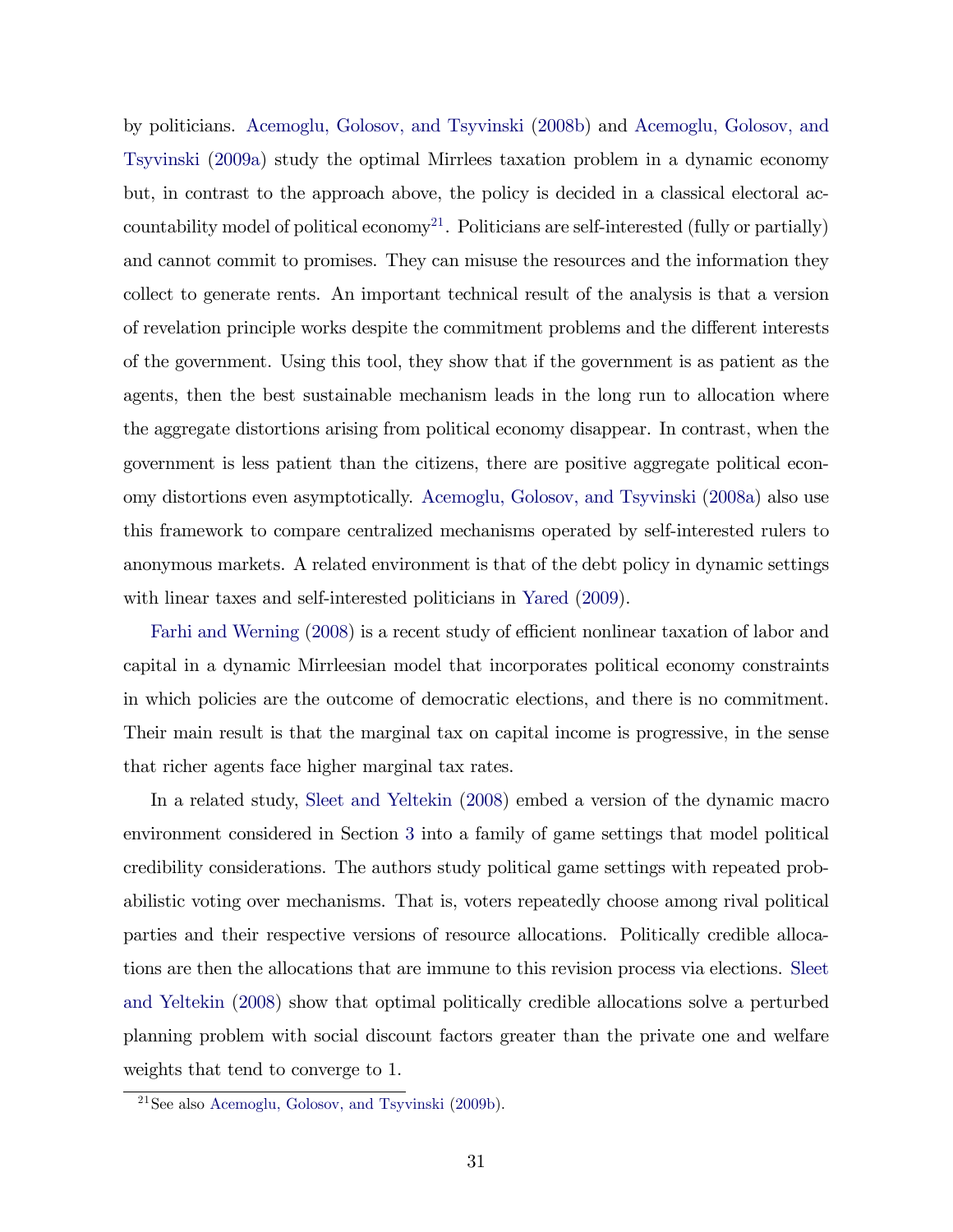The properties of credible equilibria in dynamic settings with the lack of societal commitment are examined in another recent paper by [Sleet and Yeltekin](#page-36-9) [\(2009\)](#page-36-9). The authors isolate the forces that promote and retard capital accumulation in these settings, derive the pattern of intertemporal wedges as well as provide an implementation result.

## <span id="page-31-0"></span>6 Conclusion

This paper provides a review of the micro and macro approaches to optimal taxation. We argue that merging these two approaches can provide new insights into the nature of optimal taxation and bring the literature closer to policy implementations.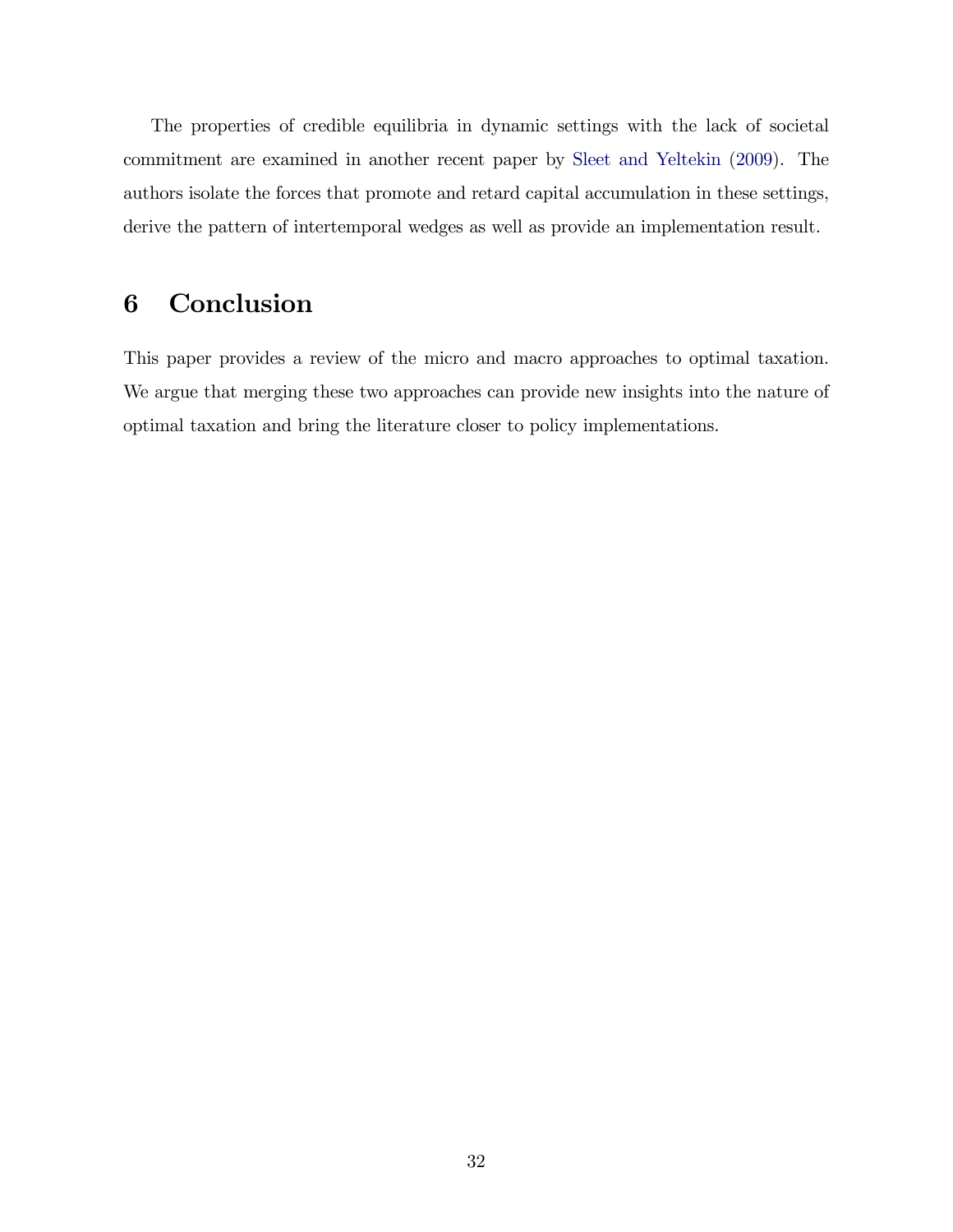## References

- <span id="page-32-4"></span>ABRAHAM, A., AND N. PAVONI (2008): "Optimal Income Taxation and Hidden Borrowing and Lending: The First-Order Approach in Two Periods," working paper.
- <span id="page-32-5"></span>ACEMOGLU, D., M. GOLOSOV, AND A. TSYVINSKI (2008a): "Markets versus governments," Journal of Monetary Economics,  $55(1)$ ,  $159-189$ .
- <span id="page-32-6"></span> $-$  (2008b): "Political economy of mechanisms," *Econometrica*, 76(3), 619.
- <span id="page-32-7"></span>(2009a): "Dynamic Mirrlees Taxation under Political Economy Constraints," Review of Economic Studies,  $(1)$ , 1–48.
- <span id="page-32-12"></span>(2009b): "Political Economy of Ramsey Taxation," NBER Working Paper.
- <span id="page-32-10"></span>ALBANESI, S. (2006): "Optimal taxation of entrepreneurial capital with private information," NBER working paper.
- <span id="page-32-0"></span>ALBANESI, S., AND C. SLEET (2006): "Dynamic optimal taxation with private information," Review of Economic Studies, 73(1), 1–30.
- <span id="page-32-9"></span>ALES, L., AND P. MAZIERO  $(2007)$ : "Accounting for private information," working paper.
- <span id="page-32-11"></span> $(2009)$ : "Non-Exclusive Dynamic Contracts, Competition, and the Limits of Insurance," working paper.
- <span id="page-32-3"></span>ALLEN, F. (1985): "Repeated principal-agent relationships with lending and borrowing," Economic Letters,  $17(1-2)$ ,  $27-31$ .
- <span id="page-32-8"></span>ATKESON, A., AND R. LUCAS  $(1992)$ : "On efficient distribution with private information," The Review of Economic Studies,  $59(3)$ ,  $427-453$ .
- <span id="page-32-1"></span>ATKINSON, A., AND J. STIGLITZ  $(1976)$ : "The design of tax structure: direct versus indirect taxation," Journal of Public Economics,  $6(1-2)$ , 55–75.
- <span id="page-32-2"></span>BANKS, J., AND P. DIAMOND (2008): "The Base for Direct Taxation," Mirrlees Review: Reforming the tax system for the 21st century.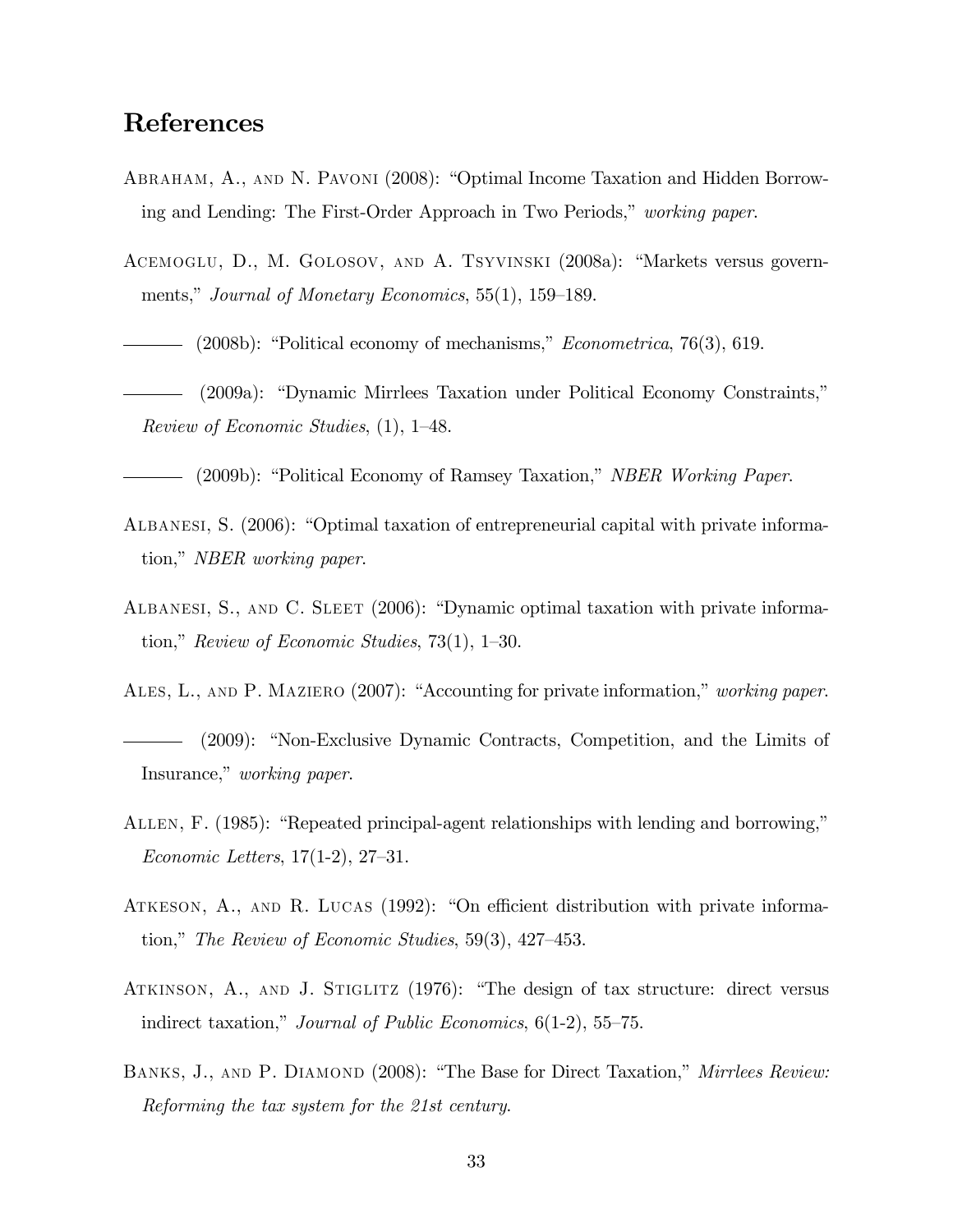- <span id="page-33-12"></span>BATTAGLINI, M., AND S. COATE (2008): "Pareto efficient income taxation with stochastic abilities," Journal of Public Economics,  $92(3-4)$ , 844–868.
- <span id="page-33-5"></span>BISIN,  $A_{\cdot}$ , AND  $A_{\cdot}$  RAMPINI (2006): "Markets as beneficial constraints on the government," Journal of Public Economics,  $90(4-5)$ ,  $601-629$ .
- <span id="page-33-7"></span>CHAMLEY, C.  $(1986)$ : "Optimal taxation of capital income in general equilibrium with infinite lives,"  $Econometrica$ , 54(3), 607–622.
- <span id="page-33-4"></span>COLE, H., AND N. KOCHERLAKOTA (2001): "Efficient allocations with hidden income and hidden storage," The Review of Economic Studies,  $68(3)$ , 523–542.
- <span id="page-33-10"></span>CONESA, J., S. KITAO, AND D. KRUEGER (2009): "Taxing capital? Not a bad idea after all!," American Economic Review,  $99(1)$ , 25–48.
- <span id="page-33-9"></span>CONESA, J., AND D. KRUEGER  $(2006)$ : "On the optimal progressivity of the income tax code," Journal of Monetary Economics,  $53(7)$ ,  $1425-1450$ .
- <span id="page-33-0"></span>DIAMOND, P. (1998): "Optimal Income Taxation: An Example with a U-Shaped Pattern of Optimal Marginal Tax Rates," American Economic Review, 88(1), 83–95.
- <span id="page-33-1"></span>DIAMOND, P., AND J. MIRRLEES (1978): "A model of social insurance with variable retirement," Journal of Public Economics,  $10(3)$ ,  $295-336$ .
- <span id="page-33-11"></span>FARHI, E., AND I. WERNING (2007): "Inequality and social discounting," *Journal of* Political Economy,  $115(3)$ ,  $365-402$ .

<span id="page-33-6"></span>(2008): "The Political Economy of Non-Linear Capital Taxation," working paper.

- <span id="page-33-8"></span>FARHI, E., AND I. WERNING (2009): "Capital Taxation: Quantitative Explorations of the Inverse Euler Equation," working paper.
- <span id="page-33-3"></span>FUDENBERG, D., AND J. TIROLE (1991): *Game theory*. MIT Press.
- <span id="page-33-2"></span>GOLOSOV, M., N. KOCHERLAKOTA, AND A. TSYVINSKI (2003): "Optimal Indirect and Capital Taxation," Review of Economic Studies, 70(3), 569–587.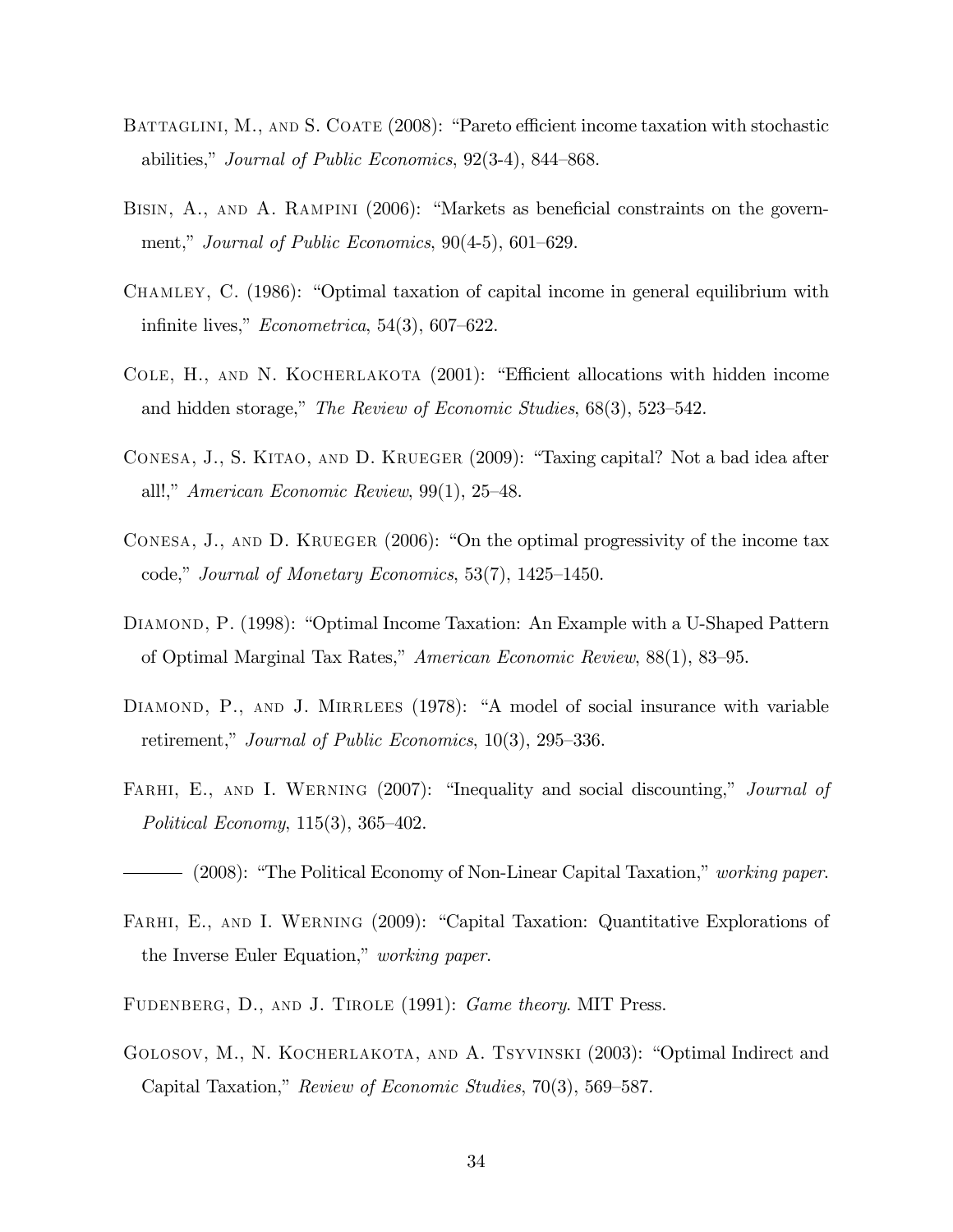<span id="page-34-9"></span>GOLOSOV, M., M. TROSHKIN, AND A. TSYVINSKI (2009a): "A Quantitative Exploration in the Theory of Dynamic Optimal Taxation," working paper.

<span id="page-34-2"></span> $-$  (2009b): "Optimal Dynamic Taxes," working paper.

- <span id="page-34-0"></span>GOLOSOV, M., AND A. TSYVINSKI (2006): "Designing optimal disability insurance: A case for asset testing," Journal of Political Economy,  $114(2)$ ,  $257-279$ .
- <span id="page-34-6"></span> $(2007)$ : "Optimal Taxation With Endogenous Insurance Markets<sup>\*</sup>," The Quarterly Journal of Economics,  $122(2)$ ,  $487-534$ .
- <span id="page-34-5"></span>GOLOSOV, M., A. TSYVINSKI, AND M. WEINZIERL (2009): "Preference Heterogeneity and Optimal Commodity Taxation," working paper.
- <span id="page-34-1"></span>GOLOSOV, M., A. TSYVINSKI, AND I. WERNING (2006): "New dynamic public finance: A user's guide," NBER Macroeconomics Annual, 21, 317–363.
- <span id="page-34-11"></span>GROCHULSKI, B., AND N. KOCHERLAKOTA (2007): "Nonseparable Preferences and Optimal Social Security Systems," NBER Working Paper.
- <span id="page-34-10"></span>HOSSEINI, R., L. JONES, AND A. SHOURIDEH (2009): "Risk Sharing, Inequality and Fertility," NBER Working Paper.
- <span id="page-34-3"></span>HURWICZ, L. (1960): "Optimality and informational efficiency in resource allocation processes,î in Mathematical methods in the social sciences, 1959: proceedings of the Örst Stanford symposium, Stanford University Press, p. 27.
- <span id="page-34-4"></span>(1972): "On informationally decentralized systems," in Decision and organization: a volume in honor of Jacob Marschak, North-Holland.
- <span id="page-34-7"></span>JUDD, K. (1985): "Redistributive taxation in a simple perfect foresight model," *Journal* of Public Economics,  $28(1)$ ,  $59-83$ .
- <span id="page-34-8"></span> $\sim$  (1999): "Optimal taxation and spending in general competitive growth models," Journal of Public Economics,  $71(1)$ ,  $1-26$ .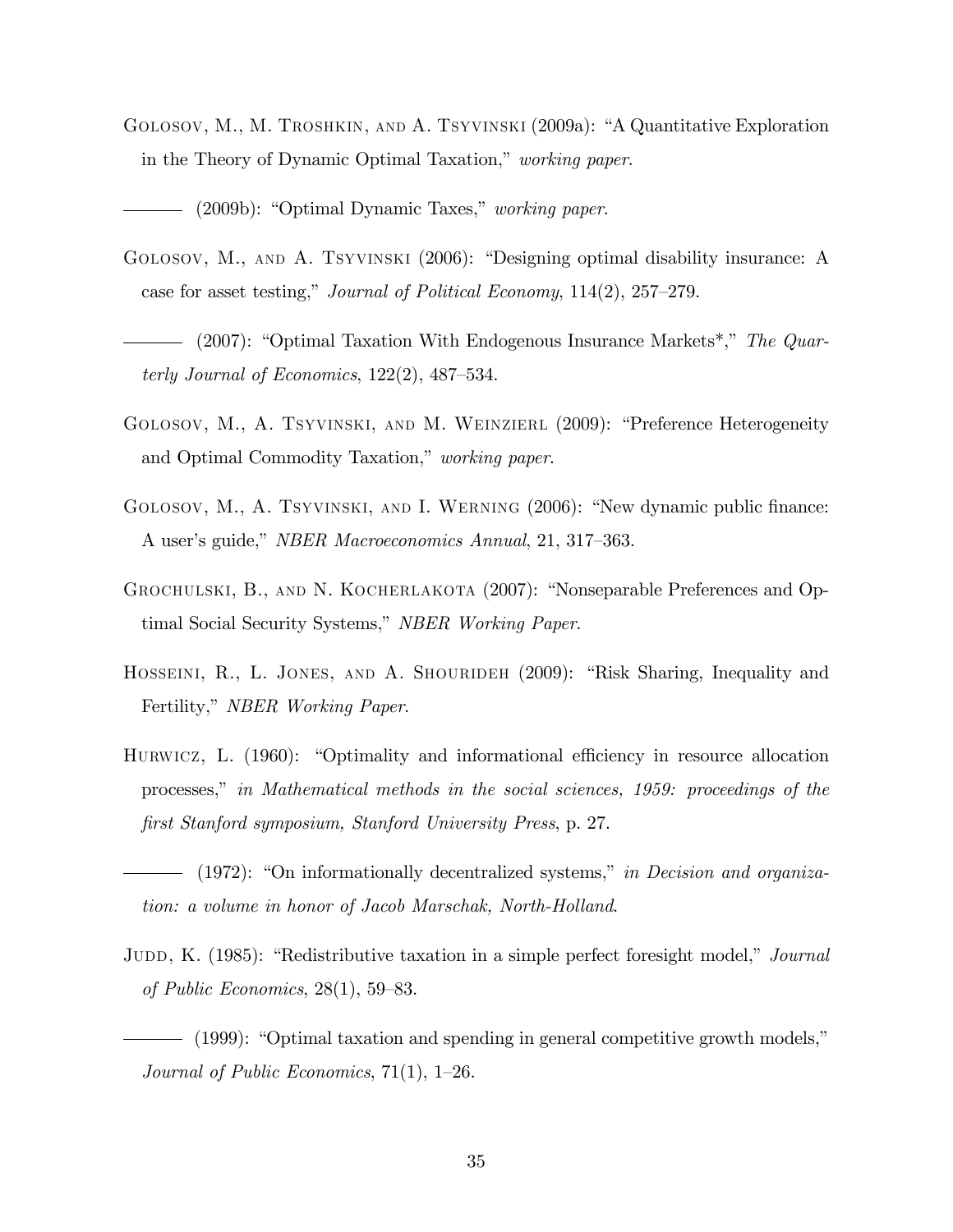- <span id="page-35-10"></span>KAPICKA, M. (2008): "Efficient allocations in dynamic private information economies with persistent shocks: A first order approach," working paper.
- <span id="page-35-5"></span>KOCHERLAKOTA, N.  $(2005)$ : "Zero expected wealth taxes: A Mirrlees approach to dynamic optimal taxation,"  $Econometrica$ , 73(5), 1587–1621.
- <span id="page-35-6"></span>KOCHERLAKOTA, N. (2010): The New Dynamic Public Finance. Princeton University Press, USA, forthcomming.
- <span id="page-35-12"></span>MANKIW, N., M. WEINZIERL, AND D. YAGAN (2009): "Optimal Taxation in Theory and Practice," NBER Working Paper.
- <span id="page-35-8"></span>Mas-Colell, A., M. Whinston, and J. Green (1995): Microeconomic theory. Oxford University Press, New York.
- <span id="page-35-7"></span>Meade, J. (1978): The Structure and Reform of Direct Taxation. Institute for Fiscal Studies, London.
- <span id="page-35-0"></span>MIRRLEES, J. (1971): "An Exploration in the Theory of Optimum Income Taxation," Review of Economic Studies,  $38(2)$ , 175–208.

<span id="page-35-1"></span> $-$  (1976): "Optimal tax theory: A synthesis," *Journal of Public Economics*,  $6(4)$ , 327-358.

<span id="page-35-11"></span>PRESCOTT, E., AND R. TOWNSEND (1984): "Pareto optima and competitive equilibria with adverse selection and moral hazard,"  $Econometrica$ , 52(1), 21–45.

<span id="page-35-9"></span>ROGERSON, W.  $(1985)$ : "Repeated moral hazard," *Econometrica*, 53 $(1)$ , 69–76.

- <span id="page-35-4"></span>SADKA, E. (1976): "On income distribution, incentive effects and optimal income taxation," The Review of Economic Studies,  $43(2)$ ,  $261-267$ .
- <span id="page-35-3"></span>SAEZ, E. (2001): "Using Elasticities to Derive Optimal Income Tax Rates," Review of Economic Studies,  $68(1)$ ,  $205-229$ .

<span id="page-35-2"></span> $-$  (1986): "The theory of optimal taxation," Handbook of mathematical economics, 3, 1197-1249.